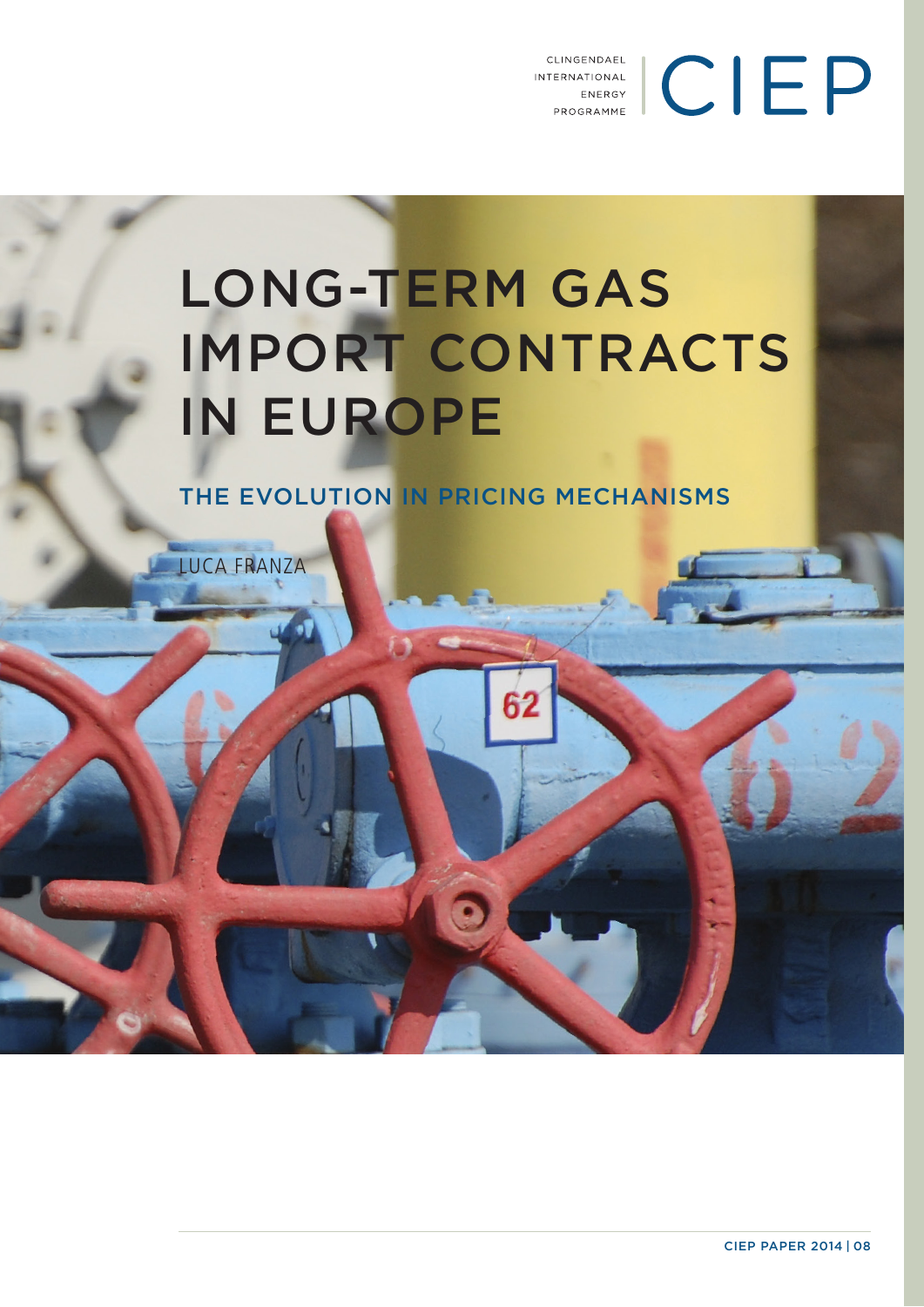# CLINGENDAEL<br>
ENERGY<br>
PROGRAMME

CIEP is affiliated to the Netherlands Institute of International Relations 'Clingendael'. CIEP acts as an independent forum for governments, non-governmental organizations, the private sector, media, politicians and all others interested in changes and developments in the energy sector.

CIEP organizes lectures, seminars, conferences and roundtable discussions. In addition, CIEP members of staff lecture in a variety of courses and training programmes. CIEP's research, training and activities focus on two themes:

- European energy market developments and policy-making;
- Geopolitics of energy policy-making and energy markets

CIEP is endorsed by the Dutch Ministry of Economic Affairs, the Dutch Ministry of Foreign Affairs, the Dutch Ministry of Infrastructure and the Environment, BP Europe SE- BP Nederland, Coöperatieve Centrale Raiffeisen-Boerenleenbank B.A. ('Rabobank'), Delta N.V., GDF SUEZ Energie Nederland N.V., GDF SUEZ E&P Nederland B.V., Eneco, EBN B.V., Essent N.V., Esso Nederland B.V., GasTerra B.V., N.V. Nederlandse Gasunie, Heerema Marine Contractors Nederland B.V., ING Commercial Banking, Nederlandse Aardolie Maatschappij B.V., N.V. NUON Energy, TenneT TSO B.V., Oranje-Nassau Energie B.V., Havenbedrijf Rotterdam N.V., Shell Nederland B.V., TAQA Energy B.V.,Total E&P Nederland B.V., Koninklijke Vopak N.V. and Wintershall Nederland B.V.

CIEP Energy Papers are published on the CIEP website: www.clingendaelenergy.com/ publications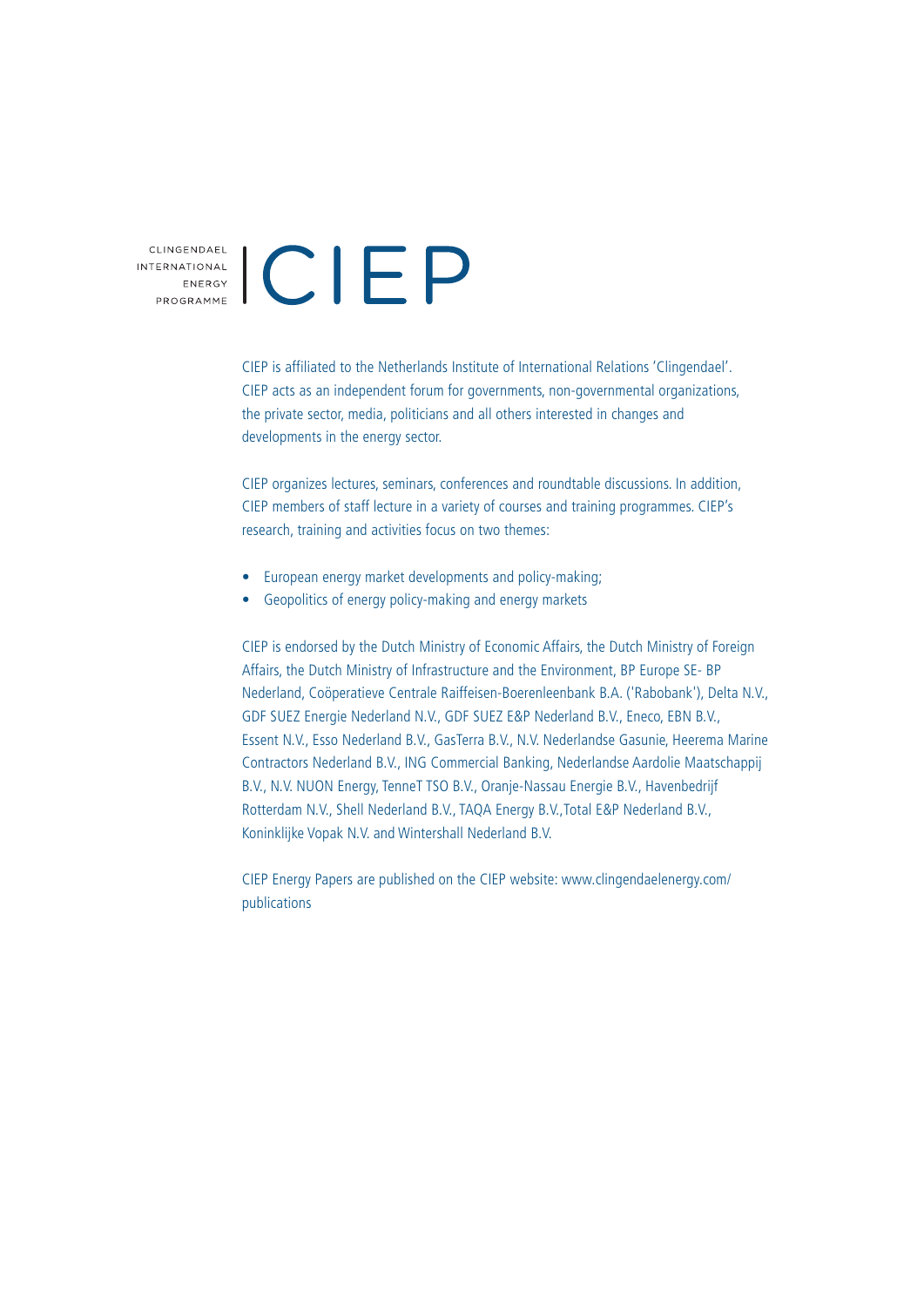#### **TITLE** LONG-TERM GAS IMPORT CONTRACTS IN EUROPE

#### **SUBTITLE**

THE EVOLUTION IN PRICING MECHANISMS

#### **AUTHOR**

Luca Franza

#### **ACKNOWLEDGMENTS**

The author is very grateful to all contributors and reviewers. Valuable comments and feedback were received from colleagues at CIEP, experienced representatives of the gas industry and researchers of other institutes.

#### **COPYRIGHT**

© 2014 Clingendael International Energy Programme (CIEP)

#### **NUMBER**

2014 | 08

**EDITOR** Deborah Sherwood

#### **DESIGN**

Studio Maartje de Sonnaville

#### **PUBLISHED BY**

Clingendael International Energy Programme (CIEP)

#### **ADDRESS**

Clingendael 7, 2597 VH The Hague, The Netherlands P.O. Box 93080, 2509 AB The Hague, The Netherlands

#### **TELEPHONE**

+31 70 374 66 16

#### **TELEFAX**

+31 70 374 66 88

#### **EMAIL** ciep@clingendaelenergy.com

#### **WEBSITE**

www.clingendaelenergy.com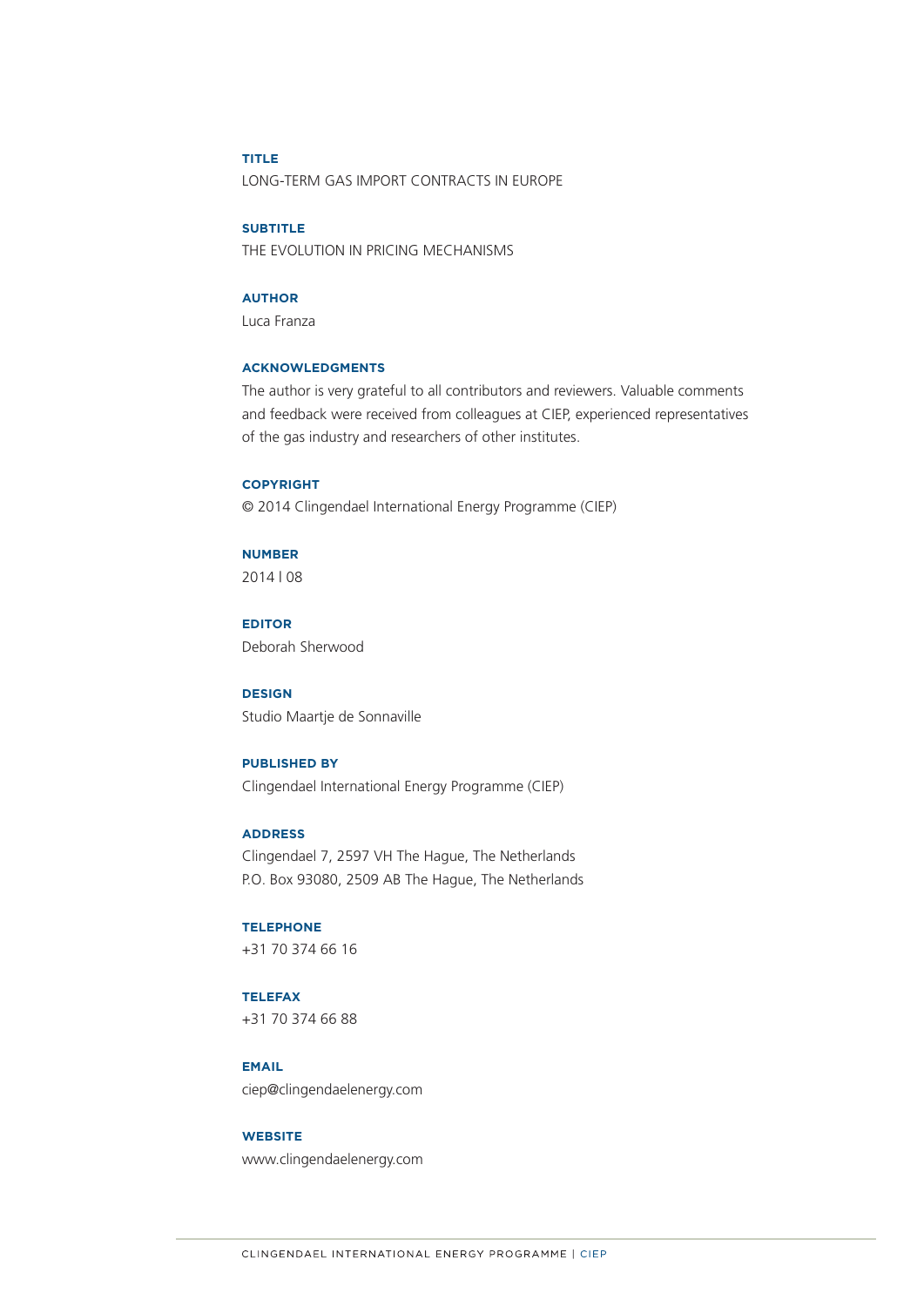### **LONG-TERM GAS IMPORT CONTRACTS IN EUROPE**

THE EVOLUTION IN PRICING MECHANISMS

LUCA FRANZA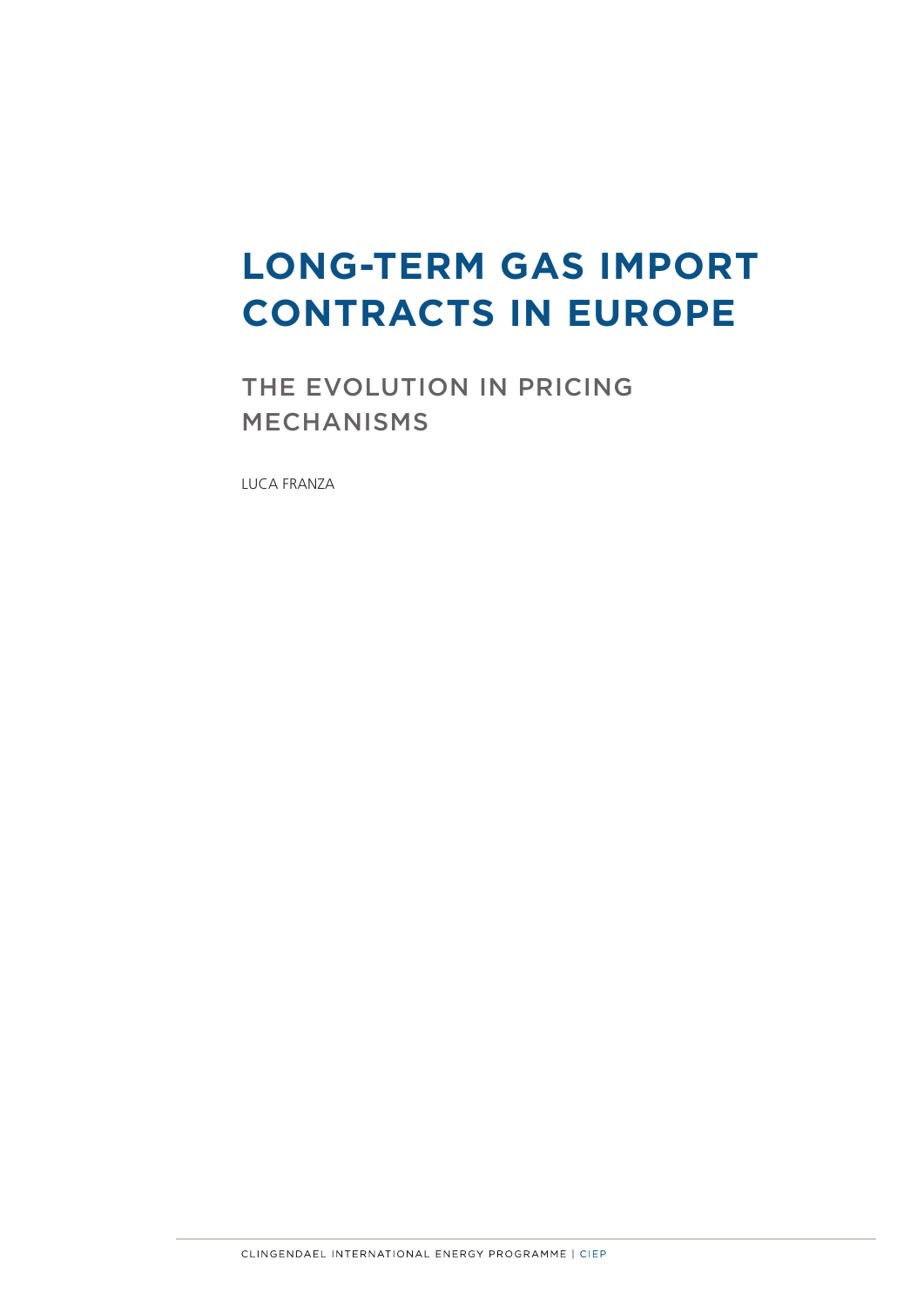### **TABLE OF CONTENTS**

|              | <b>INTRODUCTION</b>                                                             | 9  |
|--------------|---------------------------------------------------------------------------------|----|
| $\mathbf{p}$ | THE TRANSITION TOWARDS HUB PRICING IN                                           |    |
|              | <b>LONG-TERM IMPORT CONTRACTS IN EUROPE</b>                                     | 11 |
|              | 2.1 2008-2014: Fast-forward to hub-linked pricing                               | 11 |
|              | 2.2 Renegotiations of long-term import contracts: Implications and consequences | 13 |
|              | 2.3 New long-term import contracts                                              | 18 |
|              | 2.4 Ongoing adjustments in the European gas market                              | 20 |
| 3.           | <b>HUB PRICES AND SUPPLIES IN EUROPE</b>                                        | 21 |
|              | 3.1 Current positioning of the main suppliers to Europe                         | 22 |
|              | 3.2 The influence of flexible supplies on prices                                | 24 |
| 4            | THE FUTURE OF GAS PRICES IN EUROPE                                              | 29 |
|              | 4.1 Expectations for gas demand in Europe                                       | 29 |
|              | 4.2 Expectations for global gas supplies with a focus on LNG                    | 31 |
|              | 4.3 Scenario 1: Lower prices                                                    | 33 |
|              | 4.4 Scenario 2: Higher prices                                                   | 34 |
| 5.           | <b>CONCLUSION</b>                                                               | 37 |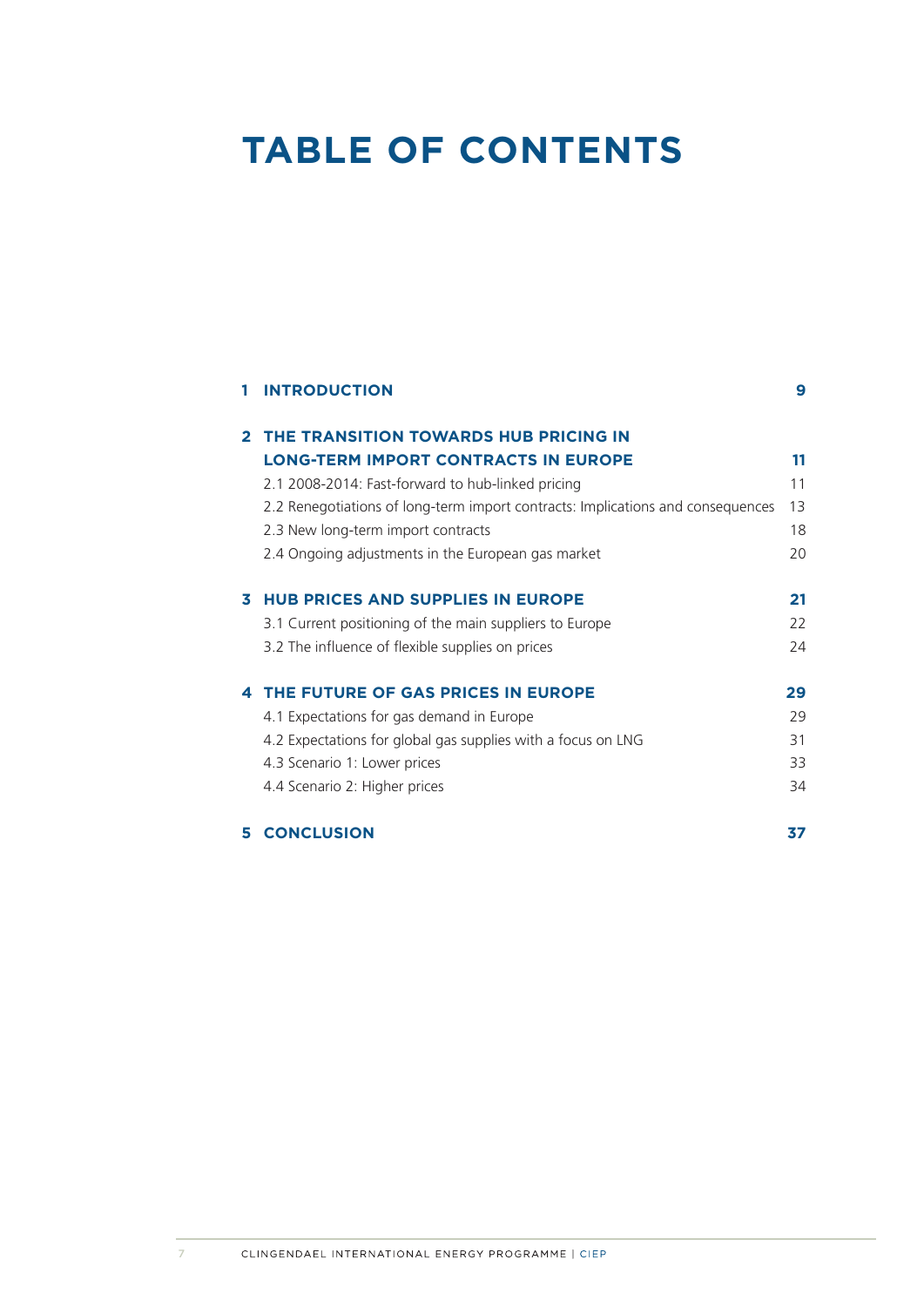### <span id="page-5-0"></span>**1 INTRODUCTION**

The gas pricing scene has changed remarkably since the publication of CIEP's report '*Pricing Natural Gas: The Outlook for the European Market*' in 2008. Over the past six years, oil indexation has declined significantly in Europe<sup>1</sup> and hub-linked pricing has rapidly become the basis for an increasing number of transactions in the gas market. By now, hub prices have become the established benchmarks in Northwest Europe. In particular, the Dutch *Title Transfer Facility* (TTF) serves as benchmark for the rest of Europe, with markers as far south as Italy having largely converged towards it in recent years.

Long-term import contracts have adjusted at a slower pace. This situation has resulted in strong tensions between the sales and purchasing sides of the importers' contractual structures. Today, after various rounds of renegotiations and arbitrations, these tensions have largely been resolved in Northwest Europe but persist in other parts of Europe.

Chapter 2 retraces the steps that led to the current situation in international longterm contracts, focussing on Northwest Europe. Although geographically limited, this region<sup>2</sup> has traditionally led developments in European natural gas markets, as it accounts for 58% of EU gas consumption and 82% of EU gas production.<sup>3</sup> This chapter further provides a description of how contractual terms have evolved over the past six years by means of inventorying the outcomes of contract renegotiations and newly signed contracts. Besides adding historical knowledge, this account provides useful insights on how the transition towards hub pricing may further unfold in other parts of Europe.

Chapter 3 analyses hub price-setting dynamics. Special attention is devoted to the role of flexible supplies and the positioning of the main suppliers at European hubs,

3 Based on 2013 data from the BP Statistical Review 2014 and Eurostat.

<sup>1</sup> In this study, the term 'Europe' is used when describing situations that generically apply to the entire region. Russia is excluded. The term 'European Union' or its abbreviation 'EU' are used when specifically referring to the 28 Member States (notably, when quoting figures that apply only to those countries). When it is important to clarify whether certain countries (namely Norway and Turkey) are included in the definition of 'Europe', this will be explicitly mentioned. For the use of the term 'Northwest Europe', see footnote 2.

<sup>2</sup> For the purpose of this study on gas pricing, Northwest Europe includes Belgium, France, Germany, the Netherlands and the United Kingdom. These are all relatively large, hub-oriented gas markets in which prices converge around the Dutch TTF.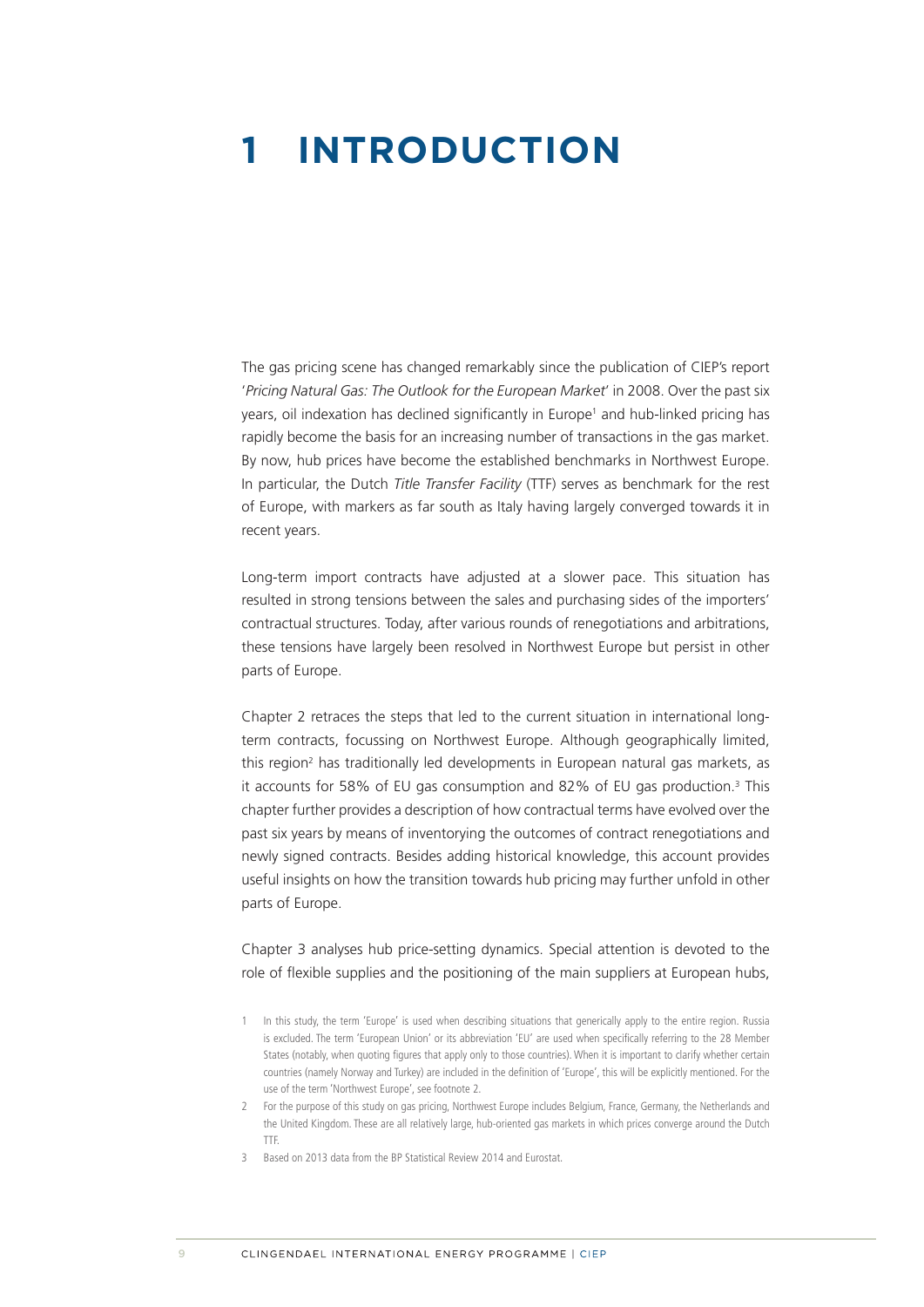which retain substantial leverage. The chapter concludes that hub price movements in Northwest Europe can be induced either by variations in aggregate price-taking volumes or by variations in volumes of Russian gas supplied under long-term contracts, depending on the demand environment.

Finally, Chapter 4 looks towards the future and provides a comparative overview of the general expectations about trends in European demand and supply, identifying gas demand in the power sector and LNG as the most important variables. The paper concludes by offering two qualitative, normative scenarios that shed some light on the factors that could lead to a lower or higher price environment in Europe.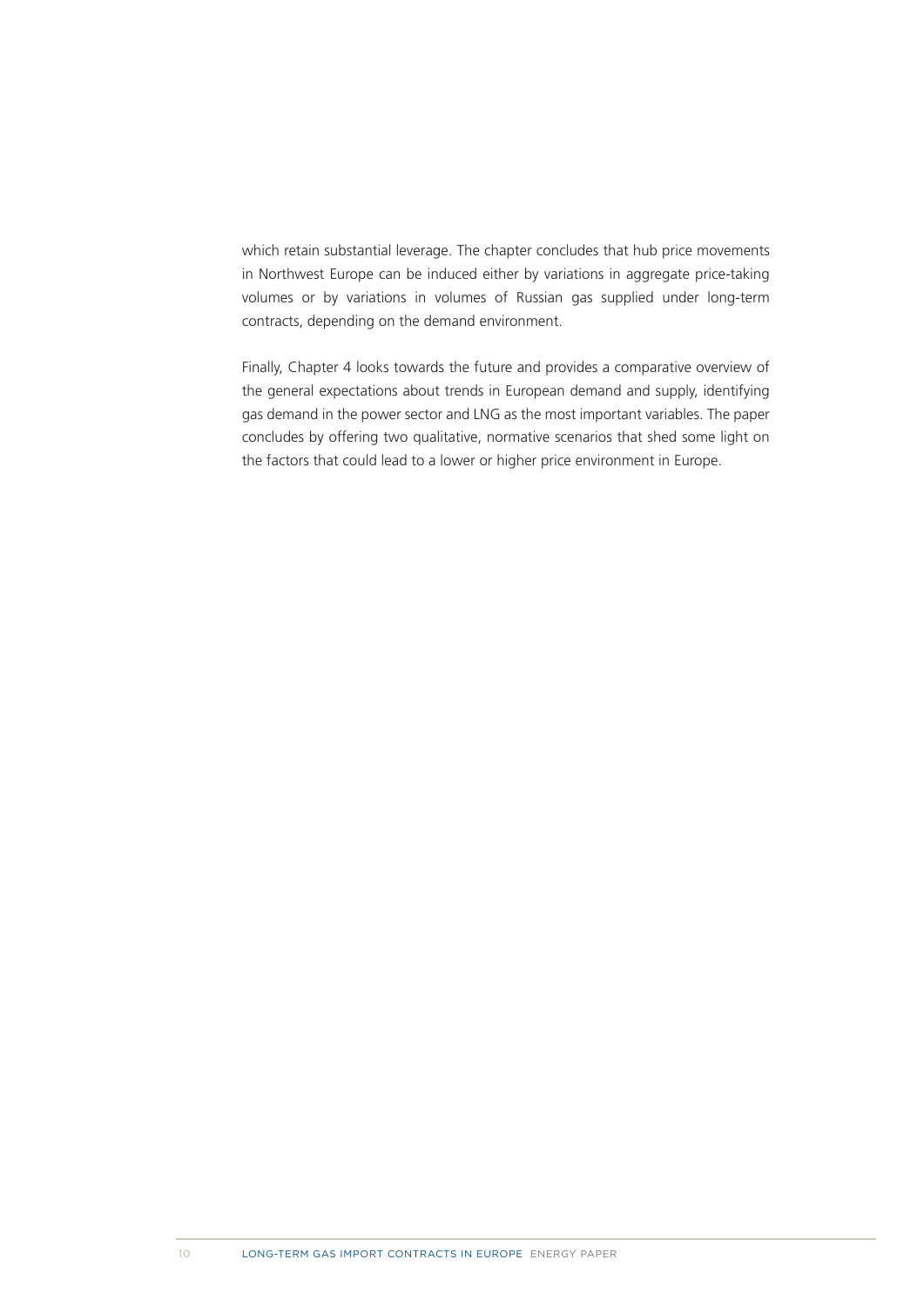### <span id="page-7-0"></span>**2 THE TRANSITION TOWARDS HUB PRICING IN LONG-TERM IMPORT CONTRACTS IN EUROPE**

#### **2.1 2008-2014: FAST-FORWARD TO HUB-LINKED PRICING**

Quantifying the increase in the share of hub-linked supplies in European import contracts is difficult, as pricing terms are strictly confidential and most available estimates include European domestic supplies. Figures on the shares of hub and oil indexation in Europe vary due to the use of different methodologies: the share of hub indexation in Europe was said to be anywhere between 30% and 55% in 2013.<sup>4</sup> Some estimates indicate that this may even have been close to 60% in 2014.<sup>5</sup> Notwithstanding doubts about the actual scope of the transition, the fact that hub indexation has made and is still making major inroads into international gas supply contracts in Europe is today a universally accepted reality.

A combination of factors that unfolded at the end of the last decade is at the root of the fast-tracked transition towards hub-linked pricing in Europe. After the North American surge in shale gas production had freed up substantial volumes of gas, a new wave of uncommitted Qatari LNG became available at European hubs.

| <b>MTPA</b> | <b>LNG imports</b><br>from Qatar<br>(Europe) | Share of all LNG<br>imports (Europe) | Of which spot/<br>short-term | Share of spot/ST<br><b>LNG imports</b><br>(Europe) |
|-------------|----------------------------------------------|--------------------------------------|------------------------------|----------------------------------------------------|
| 2008        | 5.87                                         | 13.9%                                | 0.32                         | 7.3%                                               |
| 2009        | 14                                           | 27.0%                                | 1.91                         | 21.3%                                              |
| 2010        | 26.78                                        | 41.4%                                | 6.10                         | 45.0%                                              |
| 2011        | 31.61                                        | 48.7%                                | 5.67                         | 46.4%                                              |
| 2012        | 22.71                                        | 47.9%                                | 4.45                         | 50.6%6                                             |
| 2013        | 17.23                                        | 46.3%                                | 1.20                         | 24.9% <sup>7</sup>                                 |

TABLE 1: GROWTH IN TOTAL AND SPOT/SHORT-TERM QATARI LNG IMPORTS TO EUROPE (2008- 2013). SOURCE: AUTHOR. DATA: GIIGNL (EUROPE = EU28 + TURKEY).

- 4 The lower end of the range corresponds to the most conservative estimate available, provided by Gazprom in 2013 (30.5% of hub indexation on total consumption and 27.3% on imports only). Reports by PIRA Energy (2013) and Reuters (2013) were also quite cautious (33.3% and 34.8-37.7% of hub indexation). On the other hand, the IGU (2013) estimated that 45% of the gas consumed in Europe was already priced on the basis of gas-to-gas competition in 2012 (53% in 2013). The upper end of the range coincides with Société Générale's estimate that the share of hub indexation in Europe could have reached 55% following RWE's success in its arbitration case against Gazprom in 2013.
- 5 World Gas Intelligence (hereafter WGI), 25 June 2014.
- 6 Excludes re-exports received and re-exports reloaded.
- 7 Idem.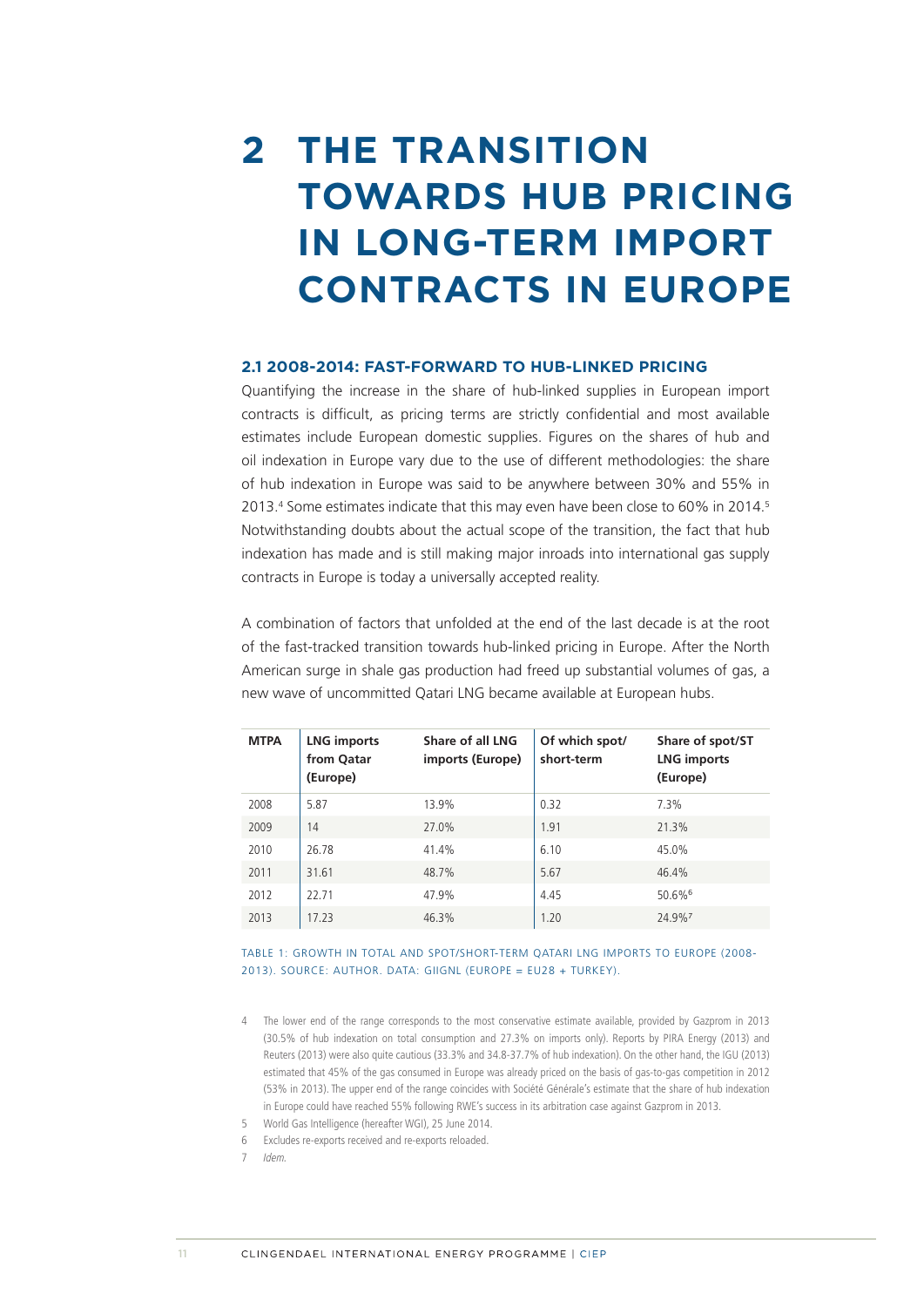As shown by the table, Qatari LNG sales to Europe rose by 138% between 2008 and 2009. In the same period, there was a six-fold increase in spot and short-term  $\left($   $\lt$  4 years) sales of Qatari LNG to Europe. Imports from Qatar grew until the trend slowed and eventually reversed in 2011 due to the Fukushima accident.

At the same time, Europe was hit by a severe economic crisis which had negative repercussions for gas demand, subsequently compounded by fierce competition from coal and renewables in power generation. As a result, EU gas demand fell in 2009 (-7%), 2011 (-11%) and 2012 (-2%)<sup>8</sup>, then held steady throughout 2013.<sup>9</sup> At the end of 2013, it totalled 63 Bcm less than pre-crisis levels.<sup>10</sup> According to preliminary estimates, gas demand across the EU has further dropped by 9% in 2014 compared with the previous year.<sup>11</sup>

This led to a protracted buyers' market.12 While hub prices promptly responded to the new supply/demand balance, oil-linked contract prices failed to adjust entirely (Graph 1). It was the first time that European hub and oil-linked gas prices had diverged for such a prolonged period of time. For five years, TTF spot prices have been trading at a discount of at least \$1 and up to \$5/MMBtu relative to oil-linked prices.13

This situation altered the pre-existing market balance. On the one hand, end users enjoyed access to cheaper hub supplies. In the Northwest European market, hub prices – and notably the *National Balancing Point* (NBP) for the United Kingdom and the TTF for Continental Europe – had already become the benchmarks for transactions between wholesalers and their buyers.

On the other hand, midstream companies were bound by long-term commitments to purchase expensive, oil-linked gas. European importers were thus trapped in a loss-making position, epitomised by E.On's notorious €2,000,000 daily loss in gas merchant activities over 2011.<sup>14</sup> Also due to bullish expectations for gas demand in previous years, which had already resulted in over-contracting prior to the economic crisis, the 60-70 Bcm downward flexibility available in 2009 contracts was insufficient to absorb the subsequent fall in demand.<sup>15</sup> European importers responded by

- 8 Data from BP Statistical Reviews (2010 onwards) and Eurogas Statistical Reviews.
- 9 WGI, 8 January 2014.
- 10 Eurostat data on the EU-28.
- 11 'Mild Weather Reduces Demand in 2014, but Gas Remains Strong in the Heating Market', Eurogas Press Release, 1 October 2014.
- 12 Confirmed by Eurostat data.
- 13 CIEP calculation based on data from Platts.
- 14 'E.On Posts Gas-to-Oil Loss, Says Tackling Contracts', Reuters, 14 March 2012.
- 15 Melling, A., 'Natural Gas Pricing and Its Future', Carnegie Endowment for International Peace, 2010.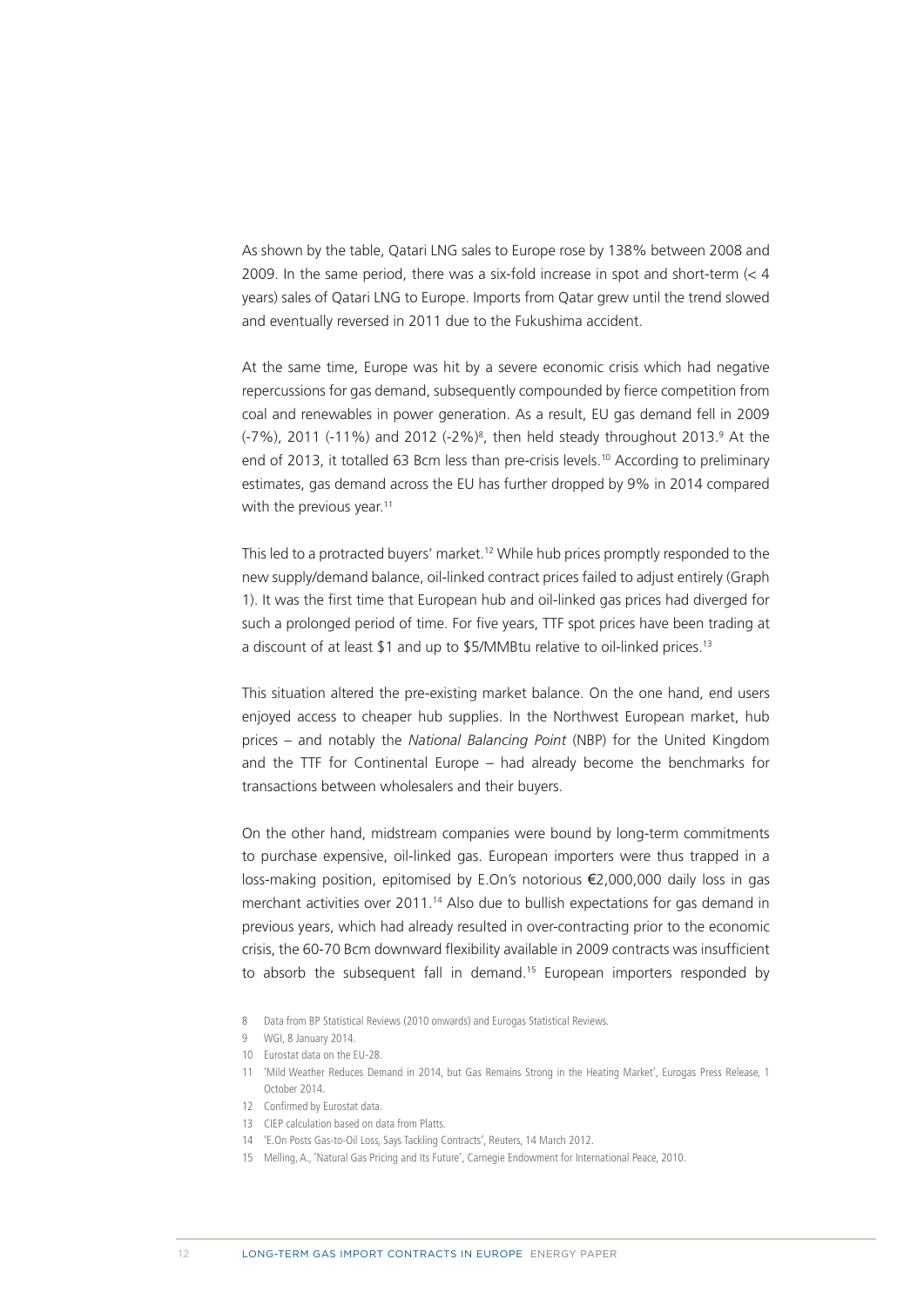<span id="page-9-0"></span>minimising offtake from existing oil-linked long-term contracts in compliance with take-or-pay obligations, but also by seeking price renegotiations<sup>16</sup> and new hublinked supplies.



GRAPH 1: EVOLUTIONS IN TTF (DUTCH HUB) AND BAFA (AVERAGE GERMAN IMPORT CONTRACT) PRICES. SOURCE: DEPA.

Especially since 2012, the price of Russian supplies under long-term contracts with Northwest Europe has gradually converged towards the TTF price (see Graph 1), largely as a result of contract renegotiations. This also explains why pressure from European importers to renegotiate long-term contracts has eased in recent years. Section 2.2 analyses in more detail the long process of renegotiations and arbitrations that have led to the present situation, while evolutions in pricing mechanisms in newly signed contracts are discussed in Section 2.3.

#### **2.2 RENEGOTIATIONS OF LONG-TERM IMPORT CONTRACTS: IMPLICATIONS AND CONSEQUENCES**

Price renegotiations in long-term contracts between buyers and suppliers are generally complex and drawn-out processes, for which solid analysis and interpretation of the business environment form important building blocks. In most cases, the parties eventually avoid arbitration and reach an agreement on new pricing terms, steered by contractual obligations to periodically review prices and by evolving market conditions. On some occasions there may be a shared interest between suppliers and buyers in redefining some of the non-price terms. An example was Algeria's willingness to reduce its gas exports to Italy and Spain a few years ago, in response to shrinking demand in Southern Europe but also to its growing domestic demand and upstream constraints.<sup>17</sup>

<sup>16</sup> In accordance with the terms set by the contracts.

<sup>17</sup> Darbouche, H., 'Algeria's Shifting Gas Export Strategy: Between Policy and Market Constraints', OIES, March 2011.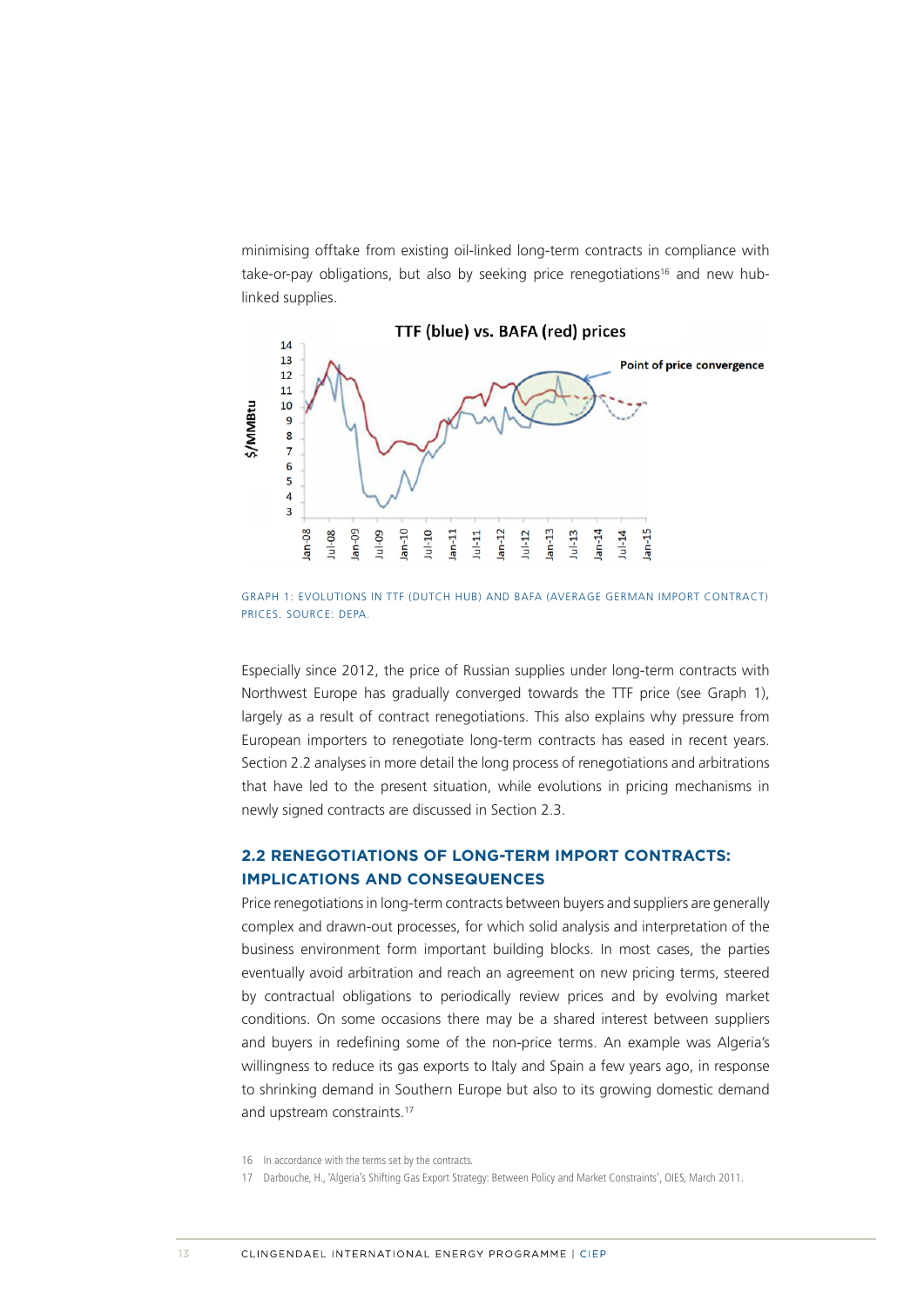Yet given the deep and rapid changes that took place in the market, it has proven difficult in recent years to reach negotiated agreements, and the number of arbitration cases has increased as a result.<sup>18</sup> The introduction of hub indexation has been one of the most debated questions. Arbitrators have often recognised the buyers' claim for hub indexation, save for contracts targeted to markets that lack integrated hubs, as seems to have been the case in *Sonatrach vs. Gas Natural (2010)*. 19 It is, however, important to distinguish full hub indexation from partial hub indexation, as well as from more creative forms of 'indirect' hub indexation.<sup>20</sup> The next subsection sheds some light on how hub indexation has made inroads into long-term contracts in Europe.

#### **The introduction of hub indexation**

Some suppliers have been willing to disclose their position on pricing. *Statoil*, for example, appears to have accepted the introduction of direct hub indexation in its contracts with large European importers such as Gasterra, E.On, RWE and GdF. In November 2013, Statoil declared that almost half of its supplies to Europe were priced on the basis of gas-to-gas competition, and that all of its contracts with Germany and almost all of its contracts with Belgium, the Netherlands and the United Kingdom contained at least partial hub indexation.21 Statoil also has fully hub-linked contracts,<sup>22</sup> such as the contract it signed with Wintershall in 2012. It is important to point out that as a consequence of re-pricing, the Norwegians regained control of flexibility and started to "sell it as a separate product, or use it as a trading tool".<sup>23</sup>

*Gasterra* has also publicly declared its support for the TTF virtual trading hub as a basis for gas trade.24 In its 2011 Annual Report, Gasterra stated that it "views the TTF as being an efficient way to trade gas and a good opportunity to stimulate supply and demand".25 In 2013, the consultancy DNV Kema indicated that almost all the gas marketed by Gasterra in the Netherlands was offered at hub-linked prices, and that the Dutch company has gradually been introducing more hub indexation in its export contracts.<sup>26</sup>

- 18 Sarzana S., 'The Rise of Price Revision Arbitrations', Commercial Dispute Resolution, 31 October 2012.
- 19 'Sonatrach Wins the Right to Increase Prices to Spain', ICIS Heren, 17 August 2010.
- 20 Idem.
- 21 Makan, A., 'Statoil Breaks Oil-Linked Gas Pricing', Financial Times, 19 November 2013.
- 22 Bloomberg, 18 February 2014, see: [http://www.businessweek.com/news/2014-02-18/statoil-merges-gas-trading-with](http://www.businessweek.com/news/2014-02-18/statoil-merges-gas-trading-with-oil-to-suit-freer-eu-market)[oil-to-suit-freer-eu-market](http://www.businessweek.com/news/2014-02-18/statoil-merges-gas-trading-with-oil-to-suit-freer-eu-market) quoting declarations by Eldar Saetre (Statoil) given on 12 February 2014.
- 23 WGI, 13 February 2013.
- 24 GasTerra intervention at the European gas hub market conference, Frankfurt (5 December 2011), quoted in Heather, P., Continental European Hubs: Are they fit for purposes, Oxford Institute for Energy Studies, 2012.
- 25 Gasterra Annual Report 2011.
- 26 'Study on LT-ST markets', DNV Kema, 2013.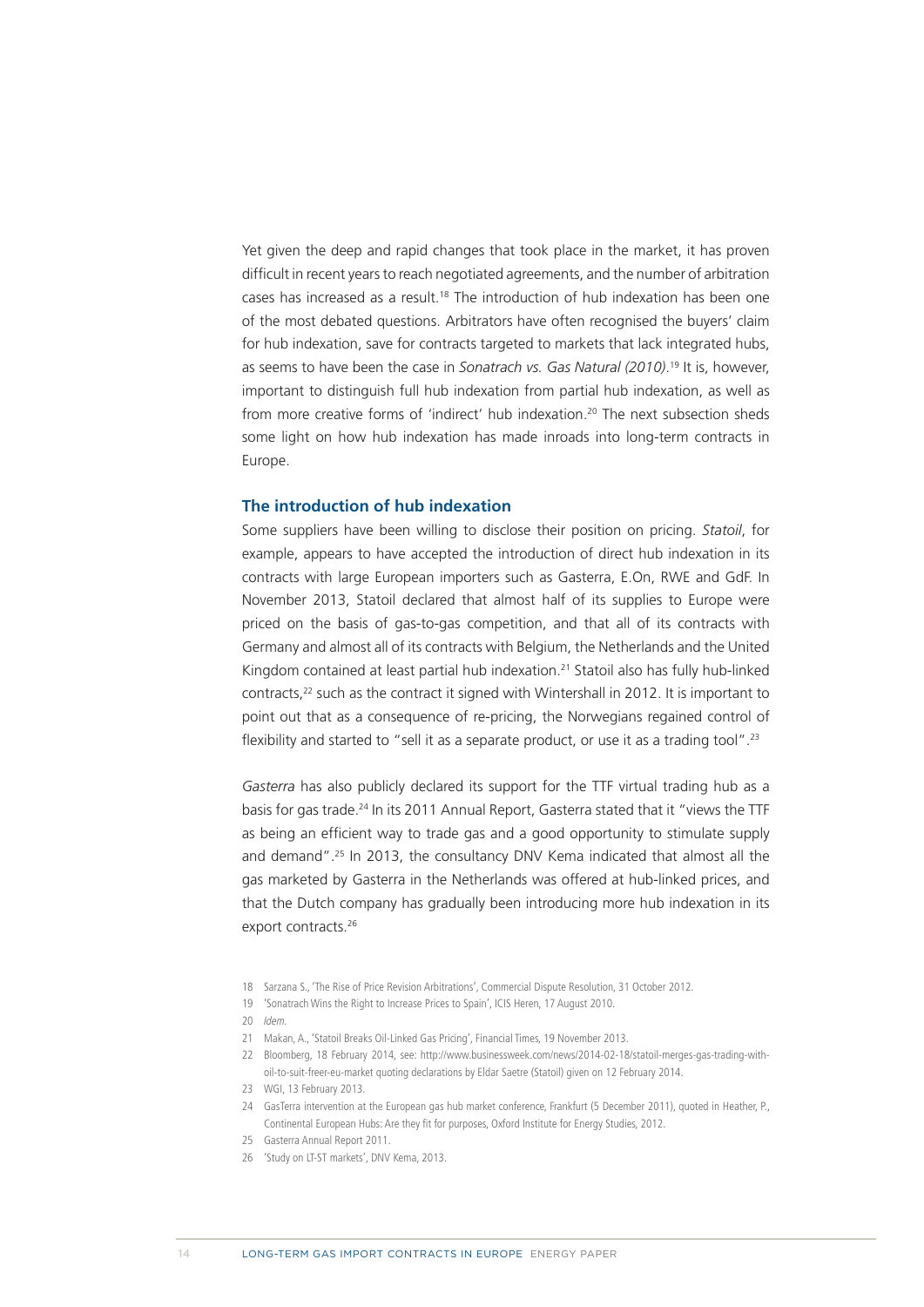*Gazprom* introduced hub indexation for the first time in 2010, when a 15% spot component became part of the formula applied to its contract with E.On.27 Gazprom was then forced by arbitration panels to extend partial hub indexation to other contracts, including its supply contract with RWE, but never to introduce full hub indexation. It has been suggested that Gazprom might reconsider its willingness to enter into long-term contracts if these were to become fully hub-linked. An interesting compromise reached by Gazprom with Eni and PGNIG is the introduction of what Gazprom defines as "indirect spot pricing",28 consisting of the application of a 'price corridor', the functioning of which is explained in the graph below:<sup>29</sup>



GRAPH 2: FUNCTIONING OF 'PRICE CORRIDORS'. THE SOLID LINE SHOWS THE APPLIED PRICE. WHEN THE PRICE OF OIL-LINKED GAS IS HIGHER THAN THE PRICE OF GAS AT THE HUB (MONTH-AHEAD), THE MAXIMUM PRICE THAT THE BUYER WILL PAY IS A MONTH-AHEAD PRICE WITH A PREMIUM (MONTH-AHEAD + X). WHEN THE PRICE OF OIL-LINKED GAS IS LOWER THAN THE PRICE OF GAS AT THE HUB, THE MINIMUM PRICE THAT THE BUYER WILL PAY IS A DISCOUNTED MONTH-AHEAD PRICE (MONTH-AHEAD – X). IF THE PRICE OF OIL-LINKED GAS IS WITHIN THE BAND OF MONTH-AHEAD ± X, THE OIL-LINKED PRICE WILL BE APPLIED.

In the course of 2013, pressures for the renegotiation of Russian contracts appeared to ease in Northwest Europe. As a matter of fact, price levels in Russian contracts have largely aligned with TTF hub prices, although the majority of these contracts still formally do not include full hub indexation.

<sup>27</sup> Belton, C., Crooks, E., 'Gazprom in Contract Shake Up', 25 February 2010.

<sup>28</sup> RIA Novosti, 6 November 2012, see:<http://en.ria.ru/business/20121106/177225068.html>.

<sup>29</sup> "Sources familiar with Gazprom say it is possible to set 'corridors' or fixed points for formula-based price dynamics where the corridor limits are linked to spot prices, but the formula itself does not incorporate a direct link", WGI, 7 November 2012.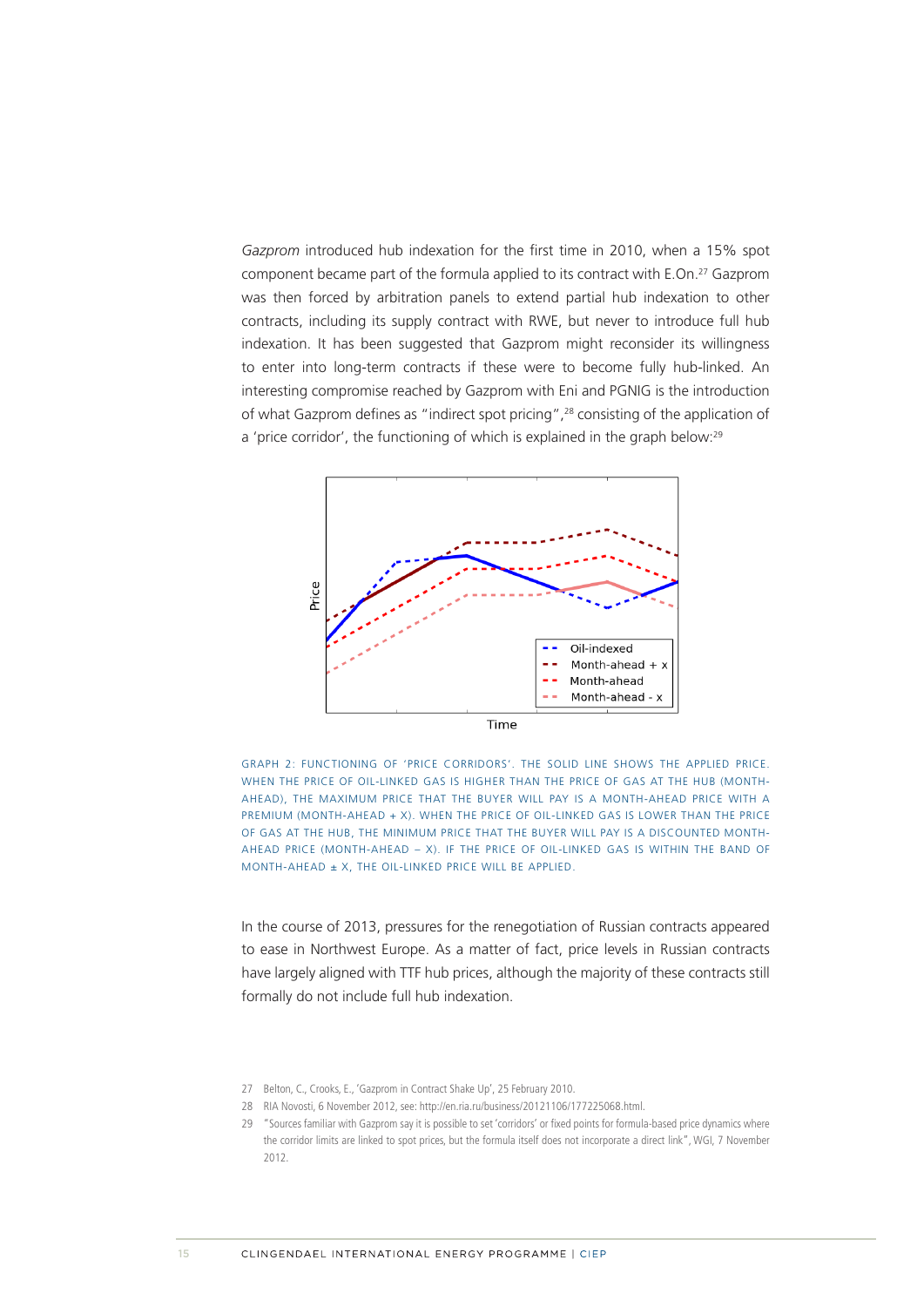In 2014, pressures eased in other countries as well, notably in May when Eni obtained a "landmark deal with Russia's Gazprom that [abandoned] a 50-year old system of indexing gas supplies to oil prices".30

Apart from introducing hub indexation, renegotiations have introduced other novel elements, bringing additional complexity and diversity to the scene of international long-term gas contracts in Europe. These changes are described in the next sections.

#### **Alternative, non-structural changes to the pricing formulae**

A closer look at renegotiation cases confirms the idea that non-European suppliers have been striving to resist structural changes in price formation mechanisms. Notably Russia, Qatar and Algeria have traditionally been keen to preserve the basic concept of oil-indexation in long-term supply contracts. Gazprom in particular has consistently attempted to make price reductions originating from non-structural changes more attractive than those offered with the introduction of partial spot indexation.<sup>31</sup>

On some occasions, as in the 2012 Gazprom-E.On deal, suppliers have agreed to oneoff price reductions.32,33,34 In other cases they have granted long-lasting discounts by adjusting the components of traditional netback formulae, which nonetheless have formally retained their essential characteristics, including oil indexation:

 $P_n = P_0 + [x \text{ % } ^* \text{ COEFF } ^* (\text{LFO}_n - \text{LFO}_0)] + [y \text{ % } ^* \text{ COEFF } ^* (\text{HFO}_n - \text{HFO}_0)]^{35}$ 

Examples of the latter kind include lowering the base price for gas  $(P_o)$ , modifying the relative influence of different oil products on price formation  $(x\%$  and  $y\%$ ) and lowering the coefficients (COEFF) that set the pass-through rate to these products.<sup>36</sup>

- 34 ICIS Heren, see: [http://www.icis.com/resources/news/2012/07/03/9575002/e-on-and-gazprom-settle-natural-gas-long](http://www.icis.com/resources/news/2012/07/03/9575002/e-on-and-gazprom-settle-natural-gas-long-term-contract-price-dispute/)[term-contract-price-dispute/](http://www.icis.com/resources/news/2012/07/03/9575002/e-on-and-gazprom-settle-natural-gas-long-term-contract-price-dispute/).
- 35 Traditional netback 'Groningen' formula, adaptation from Energy Charter, Chapter 4 (Pricing) available at: [http://www.](http://www.encharter.org/fileadmin/user_upload/document/Pricing_-_chapter_4.pdf) [encharter.org/fileadmin/user\\_upload/document/Pricing\\_-\\_chapter\\_4.pdf.](http://www.encharter.org/fileadmin/user_upload/document/Pricing_-_chapter_4.pdf) Pn is the final price of gas, P0 is the initial price of gas, what follows in brackets is the price change of competing fuels in the given n period, x and y % are the relative weights attributed to heavy fuel oil (HFO) and low fuel oil (LFO), and COEFF is the discount rate applied to the oil product (often 80 or 90%).
- 36 "A source at Gazprom Export, Gazprom's exporting arm said that the coefficient used to calculate the price of Russian gas exports against the price of a basket of oil products had been changed, allowing for more flexibility in the final bill", quoted in Soldatkin, V., 'Gazprom Adjusts Gas Prices for European Companies', Reuters, 17 January 2012.

<sup>30</sup> Vukmanovic, O., Jukes, S., 'Italy's Eni Wins First non Oil-Indexed Gas Feal from Russia', Reuters, 23 May 2014.

<sup>31</sup> As concluded by analysts of Energy Intelligence after a comparison between the prices paid by different utilities after their renegotiations with Gazprom, see WGI, 18 April 2012.

<sup>32</sup> WGI, 4 July 2012.

<sup>33</sup> E.On Website, see: [http://www.eon.com/en/media/news/press-releases/2012/7/3/eon-reaches-settlement-and-raises](http://www.eon.com/en/media/news/press-releases/2012/7/3/eon-reaches-settlement-and-raises-group-outlook-for-2010.html)[group-outlook-for-2010.html](http://www.eon.com/en/media/news/press-releases/2012/7/3/eon-reaches-settlement-and-raises-group-outlook-for-2010.html).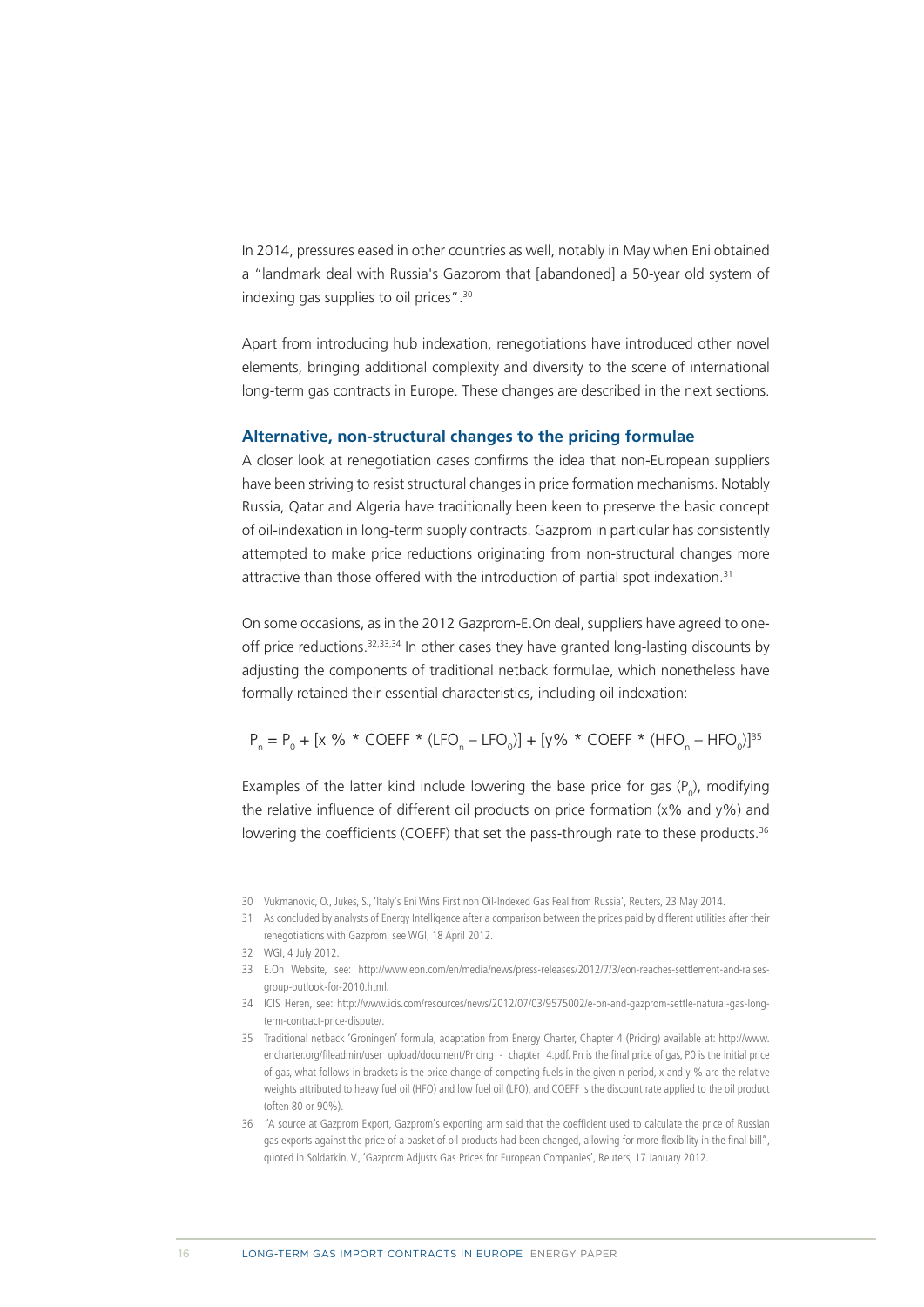There are indications that the earlier price cuts in the Gazprom-Eni and Sonatrach-Edison contracts originated mainly from changes to the  $P_{o}$ , which also applied to Gazprom's German contracts.37,38,39

Due to confidentiality, it is not always possible to establish the extent to which price reductions have resulted from one-off discounts or to which they have become permanently embedded in the formulae. As previously mentioned, Gazprom has widely resorted to both mechanisms since 2011-2012, offering discounts on oillinked sales to a number of Western European importers.<sup>40</sup> Discounts have typically been between 7 and 10%. In many cases they were made retroactive, returning hundreds of millions of euros to the buyers. Central-Eastern European resellers such as Poland's PGNIG and Bulgargaz, which have traditionally paid higher prices than their Western European counterparts, obtained larger discounts of up to 15-20%.<sup>41</sup>

#### **Negotiated augmentation of flexibility and reduction of the offtake**

Another outcome of the recent round of renegotiations has been the diminution in volumes traded under long-term, oil-linked contracts. Responding to the resellers' difficulty in marketing gas volumes linked to oil prices, some exporters have in fact allowed a reduction of the required minimum offtake. This has been achieved both through one-off derogations to the take-or-pay principle and formal abatements of the Minimum Contracted Quantity (MCQ). In 2012 for instance, the take-or-pay threshold has been lowered from 85 to 75% in the Eni-Gazprom contract<sup>42</sup> and from 90% to 80% in the Bulgargaz-Gazprom contract.<sup>43</sup> In July 2014, Eni publicly reiterated that it had "reached a significant reduction in the minimum offtake requirements" in its contracts.<sup>44</sup> However, Russia has often demanded that these schemes be only temporary, so that the buyer is required to make up for its lower offtake by purchasing more gas in the following years.

Less frequently, deals have involved cuts in annual contracted quantities (ACQs), as in the Sonatrach-Eni deal of March 2013.<sup>45</sup> An important implication of these measures is the increased flexibility provided by some long-term pipeline contracts.

- 37 For Gazprom-Eni: WGI, 21 March 2012.
- 38 For Sonatrach-Edison: WGI, 8 May 2013.
- 39 For Gazprom's German contracts: WGI, 3 July 2013.
- 40 Eni, Gdf, E.On, Wingas, OMV, Sinergie Italiane, Edison, see 'E.On, RWE and PGNiG Last to Complete Gazprom Negotiations', Natural Gas Europe, 20 June 2012.
- 41 WGI, 21 November 2012.
- 42 WGI, 7 March 2012.
- 43 WGI, 21 November 2012.
- 44 '2014 2Q Results and Strategy Update', Speech by CEO Claudio Descalzi, London, 31 July 2014.
- 45 'Eni, Sonatrach Reach Deals on Gas Supply Contracts', Argus Media, 28 May 2013.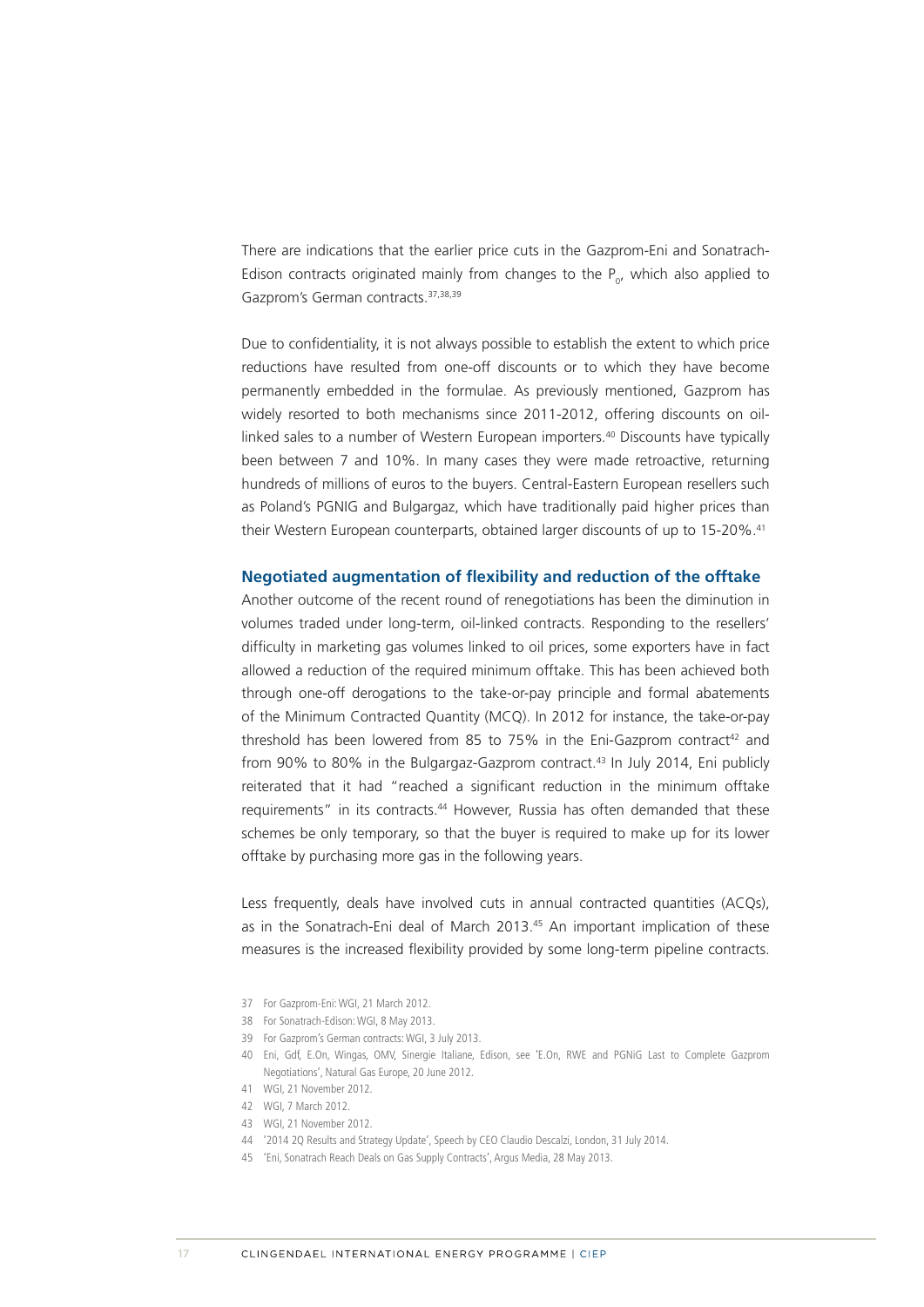<span id="page-14-0"></span>This contrasts with the lower flexibility of LNG supplies – where take-or-pay usually amounts to 95 or 100% – and the lower flexibility offered by new hub-linked contracts, such as those with Statoil.

#### **Other changes introduced by renegotiations**

Finally, a number of tailored provisions favourable to buyers have been introduced in long-term contracts. For instance, Eni and Gazprom now have the right to reopen pricing talks at any time instead of every three years.<sup>46</sup> In today's highly volatile environment, it is indeed important for European buyers to constantly keep supply prices in line with market trends. GdF, for example, has catered to this need by adopting a 'dynamic approach to pricing', which basically implies renegotiating contracts every one or two years.47 The modification of backward oil indexation periods from the original '12.0.6' structure to '6.0.3'or '3.0.3' structures<sup>48</sup> – another outcome of one of Eni's renegotiations with Gazprom – is a confirmation of the acceleration in the responsiveness of contracts to changes in pricing.<sup>49</sup> The introduction of coal indexation has also been part of the discussion, but there are no confirmed reports that this has materialised in any of the supply contracts under renegotiation.<sup>50</sup>

#### **2.3 NEW LONG-TERM IMPORT CONTRACTS**

As mentioned, the transition towards hub-linked pricing has not only been driven by renegotiations but also by the signing of new contracts.

With regard to newly signed contracts for pipeline sales to Europe, there is a clear trend towards shorter commitments and a transition to full hub indexation. New long-term contracts are still being signed, although their duration (typically around 10-15 years) is lower than the average duration of legacy contracts (20-25 years).51 Nevertheless, the signing of 25-year contracts between European buyers and Azerbaijan in 2013 shows that when guarantees are needed to finance large infrastructural projects, the duration of new contracts can still be very long. The trend towards shorter contracts is due almost exclusively to the new contracts being signed. As a matter of fact, there are no signs of downward modifications to contract duration in renegotiations. Besides, only isolated and not particularly illustrative

- 46 'Eni Gets Joker from Gazprom', Energy Intelligence, 21 March 2012.
- 47 'GDF Suez to Renegotiate 80% of European Long-term Gas Supply Contracts by 2013', Platts, 9 February 2012.
- 48 '12.0.6' indicates that the price of gas is indexed to the average price of an assortment of oil products over the previous 12 months, that there is an interval of 0 months between the end of the twelve-month period and the introduction of its average price into the formula, and that the price obtained through this formula will be applied to the gas contract for the next 6 months.
- 49 Interview conducted by the author.
- 50 WGI, 4 July 2012.
- 51 'Central Europe's Energy Security After Nabucco', Central European Policy Institute, 6 November 2013.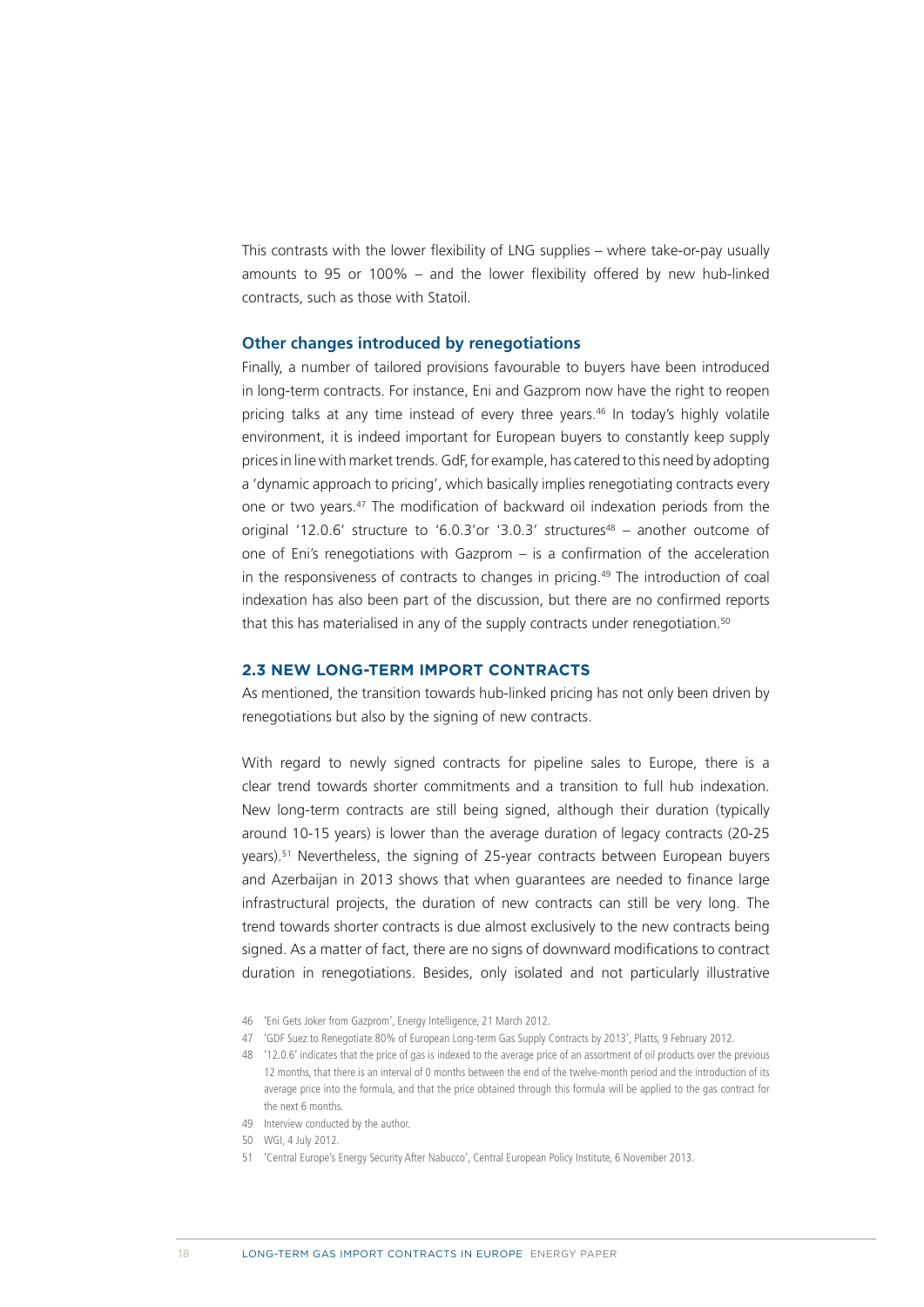cases of expired long-term contracts have not been renewed.52 Concerning pricing mechanisms, it is worth highlighting that all the newly signed deals appear to contain hub indexation. Azerbaijan confirmed that part of its output from Shah Deniz-2 will be priced on the basis of gas-to-gas competition,<sup>53</sup> and Statoil signed new hub-linked supply contracts with European buyers, including with Wintershall in 2012.<sup>54</sup>

As far as LNG is concerned, the majority of Europe's supply contracts are still longterm and linked to oil, with the additional constraint that they have much lower flexibility than pipeline contracts.<sup>55</sup> The main LNG supplier of European hubs, Qatar, staunchly defends oil indexation for long-term contracts, although it sells LNG priced on an NBP basis in the United Kingdom. In fact, long-term contracts still cover 80% of Qatar's LNG supply.<sup>56</sup> For the future, the International Energy Agency (IEA) estimates that 80% of the supply from LNG projects under construction worldwide has already been contracted on a long-term basis.<sup>57</sup> What is more, renegotiations of LNG supply contracts are less common than in pipeline gas, even if Edison's arbitration success against Rasgas in 2012 has encouraged other European LNG buyers to ask for pricing revisions.58

Similar to pipeline contracts, the average duration of new long-term LNG contracts is decreasing, and 10-15 year commitments are becoming very common.<sup>59</sup> However, the share of LNG sold to Europe on the spot market or under short-term contracts<sup>60</sup> has collapsed in recent years due to high demand in Asia. In 2010, 18.7 Bcm of LNG (21% of Europe's LNG net imports) were bought on the spot market or under shortterm contracts. In 2012, this figure shrank to less than 10 Bcm (or 15% of Europe's LNG net imports), and plummeted to 2 Bcm in 2013.<sup>61</sup>

- 54 'Norway's Statoil Signs Spot-indexed Natural Gas Deal with Wintershall', ICIS, 20 November 2012.
- 55 The take-or-pay level in LNG contracts is typically 95 to 100%.
- 56 Based on GIIGNL data.
- 57 World Energy Outlook 2013, International Energy Agency (IEA).
- 58 Vukmanovic, O., Jewkes, S., 'Edison's 450 Mln Euro Discount on Qatari LNG Holds Hope for Europe', Reuters, 11 September 2012.
- 59 The Iberdrola-Dong contract signed in 2010, the Iberdrola-BP contract signed in 2011, the Rasgas-EDF Trading contract signed in 2012, and the Statoil-Wintershall contract signed in 2013 all have a duration of 10-15 years.
- 60 Four years or less.
- 61 Based on GIIGNL data.

<sup>52</sup> One example is Gazprom's long-term supply contract to Turkey through Ukraine, Romania and Bulgaria that expired in 2011 and was not renewed. The main reason why the contract was not renewed is because Russia is now exporting to Turkey through an alternative route.

<sup>53</sup> Declaration by Elshad Nasirov (SOCAR), cfr. "Soon Shah-Deniz consortium will sign first contracts to sell gas to European consumers", Caspian Oil and Gas, 28 August 2013.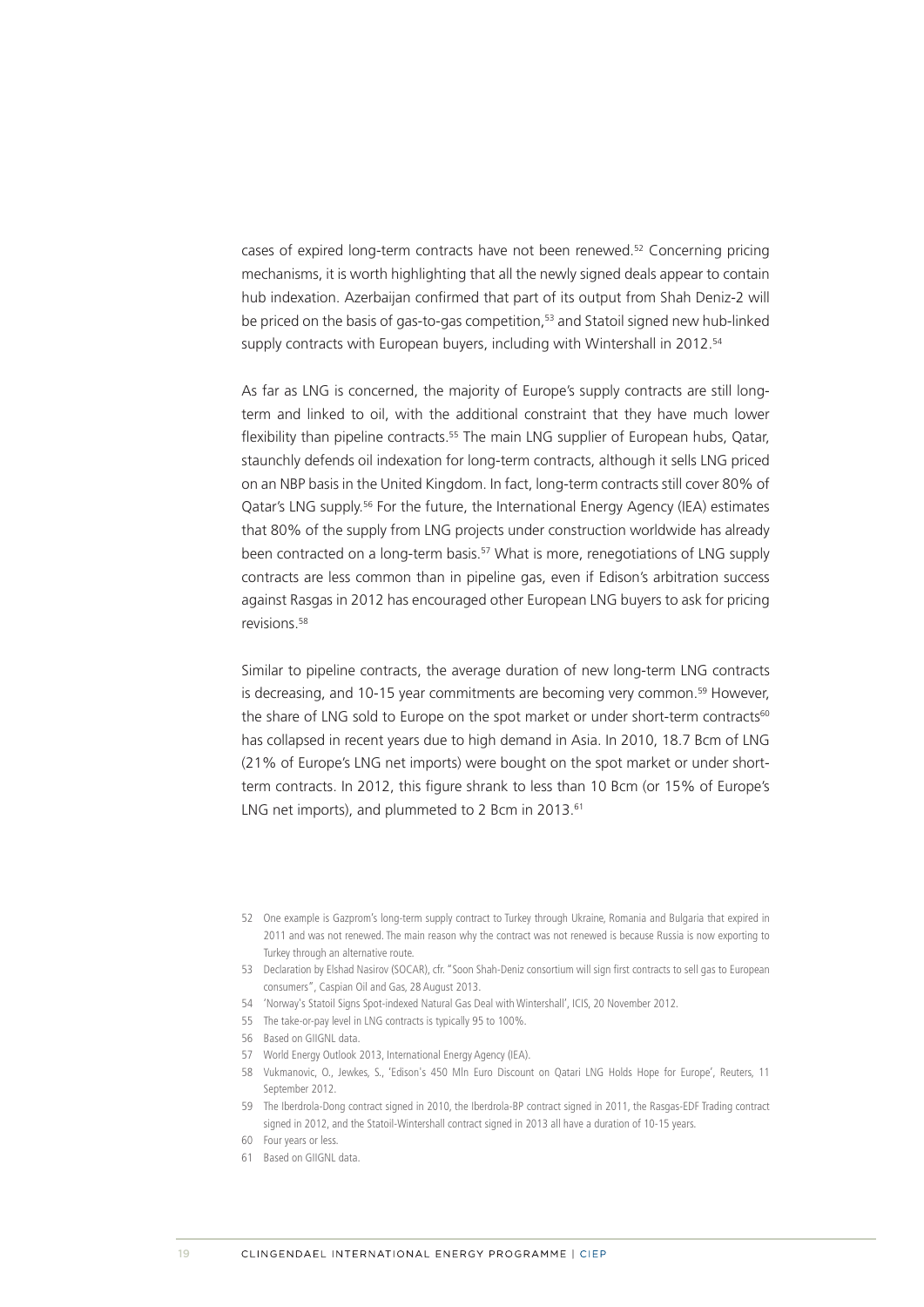<span id="page-16-0"></span>Today, a distinctive feature of LNG trade is destination flexibility. While most LNG contracts are still formally point-to-point, long-term and oil-linked, the emergence of self-contracting and aggregators has introduced new business models in which LNG trade is effectively subject to short-term dynamics. Similarly, in its new contracts with E.On, Centrica and other British importers, Qatar successfully introduced 'putoptions' clauses. These allow Qatar to sell gas to Europe when demand and/or prices in Asia are not sufficiently high, essentially making of Europe a fall-back destination.<sup>62</sup>

#### **2.4 Ongoing adjustments in the European gas market**

As a consequence of the readjustments described above, the gap between contract prices and hub prices is narrowing significantly in Europe, as hub indexation elbows in to long-term contracts. Despite the narrowing gap between contract and hub prices, however, the European gas market still has to fully adjust.

First, a number of import contracts outside Northwest Europe have been insufficiently remedied by the recent changes in pricing and are still predominantly linked to oil. Buyers in Southern Europe have until recently referred their suppliers to arbitration on the premise that their contractual terms did not reflect the existing market conditions.63 While some of them have made significant progress in renegotiating terms in 2014<sup>64</sup>, they still have to reach the target of achieving a fully competitive portfolio.

Second, some of the changes introduced in renegotiated contracts throughout Europe are meant to be temporary. Gazprom has notably secured clauses stating that the renegotiated terms only apply to the 'price review period' (typically three years), entailing that when this period is over, the previous conditions will be reinstated.<sup>65</sup> In the last months, Gazprom has insisted on defending oil indexation and in August 2014 E.On was still lamenting the lack of progress in its negotiations with the Russian company<sup>66</sup>.

However, it remains to be seen whether Gazprom is genuinely committed to imposing the old terms – and if so, whether it will be able to succeed in this endeavour – or whether it is simply temporising while having already (reluctantly) accepted the new reality.

- 64 Notably Eni with Statoil and Gazprom.
- 65 Interviews conducted by the author.
- 66 WGI, 20 August 2014.

<sup>62</sup> Tuttle, R., Shiryaevskaya, 'Qatar to Boost Europe LNG Sales as Gas Trades at 7-Year High', Bloomberg, 23 December 2013.

<sup>63</sup> For instance, Eni referred Statoil to arbitration in August 2013, saying that the gas it was buying from Norway was the most expensive it had ever bought. See 'Eni May Seek up to \$10 Billion from Statoil in Gas Dispute', Reuters, 28 November 2013.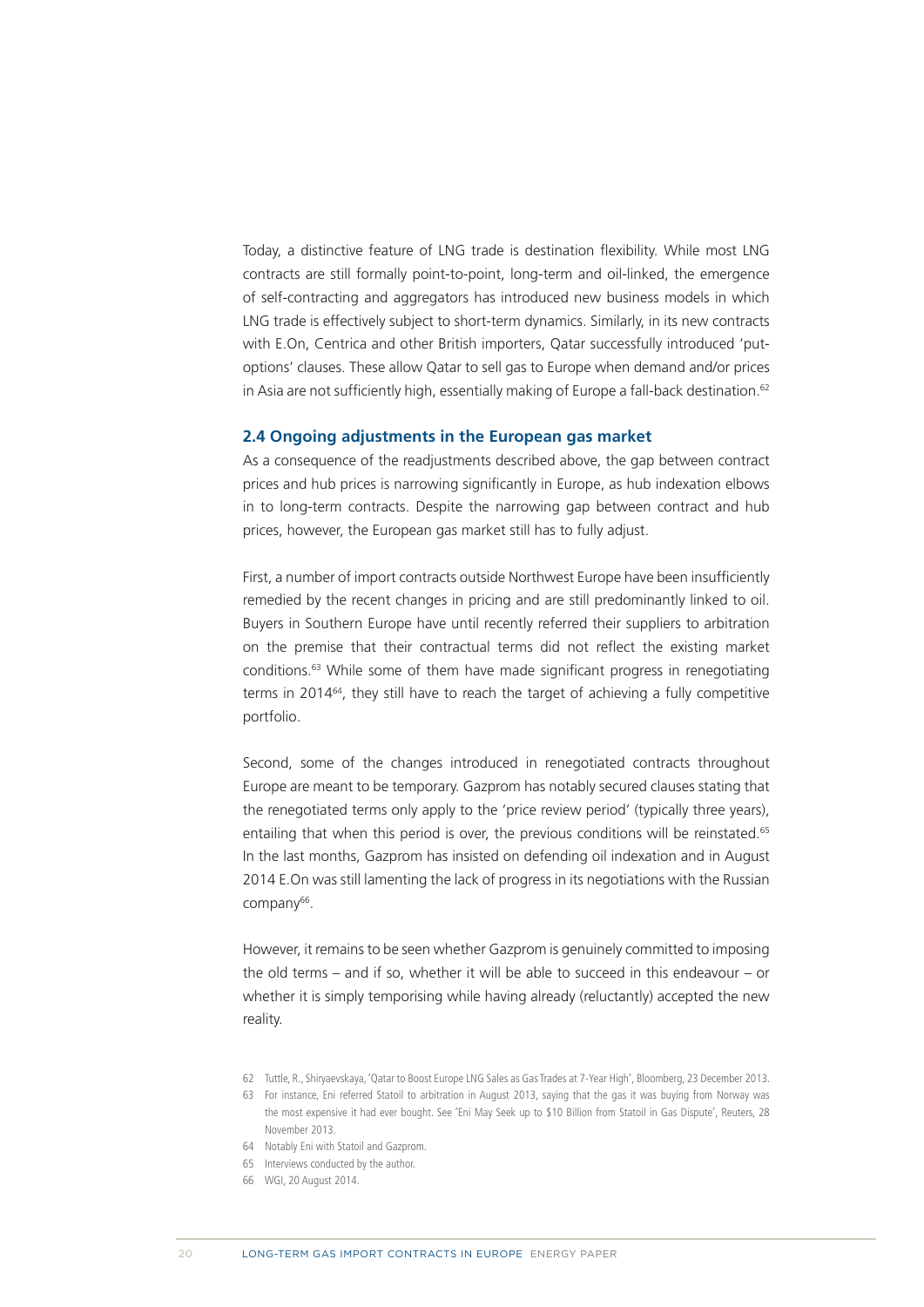### <span id="page-17-0"></span>**3 HUB PRICES AND SUPPLIES IN EUROPE**

Even if it is important to maintain the analytical distinction between price formation and price levels, the two themes are clearly interrelated. Because of their effect on price levels, decisions on price formation mechanisms can also have some bearing on the competitiveness of gas in the energy mix.

One line of argument followed by policy-makers in promoting gas-to-gas competition as a basis for pricing was that this would make gas more affordable. By now, Northwest European market players, too, have largely indicated that they seek hub indexation as a basis for pricing. A consensus thus seems to have been reached in this region and, as described in the previous chapter, gas prices have indeed diminished.

Yet gas prices at TTF – the marker for Northwest Europe – have been in the range of €24-€27/MWh since 2012. At this level, gas is still too expensive to compete with coal in power generation. Gas-intensive industries are also losing competitiveness in relation to North American competitors because of their higher gas bills.<sup>67</sup> Energy cost is certainly still a matter of concern for policy-makers in Brussels. Some among them denounce gas prices as being 'excessively' high and suggest that the gas industry is not doing enough to keep them at reasonable levels, although it is unclear whether they are referring to contract prices or hub prices.<sup>68</sup>

While it is difficult to ascertain whether or not gas prices are 'too high', as the answer would depend on which perspective is adopted as well as on the basis for comparison,69 we can qualitatively discuss some of the factors that influence gas price formation in Europe.

Naturally, supply and demand lie at its root. On the demand side, a factor that certainly played a role has been the scale of the demand destruction experienced by Europe since 2009. On the supply side, important variables have been the fast decline

<sup>67</sup> The price of gas paid by European industrial users is lower, however, than the price paid by their Northeast Asian competitors.

<sup>68</sup> 'Gas Week 2013: A Call for Reflection', Gas Naturally, 23-25 April 2013, declarations available at: [http://www.](http://www.naturalgaseurope.com/gasnaturally-gas-week-2013-brendan-devlin) [naturalgaseurope.com/gasnaturally-gas-week-2013-brendan-devlin](http://www.naturalgaseurope.com/gasnaturally-gas-week-2013-brendan-devlin).

<sup>69</sup> The answer would also depend on what segment of the value chain is considered, but this report looks exclusively at wholesale prices.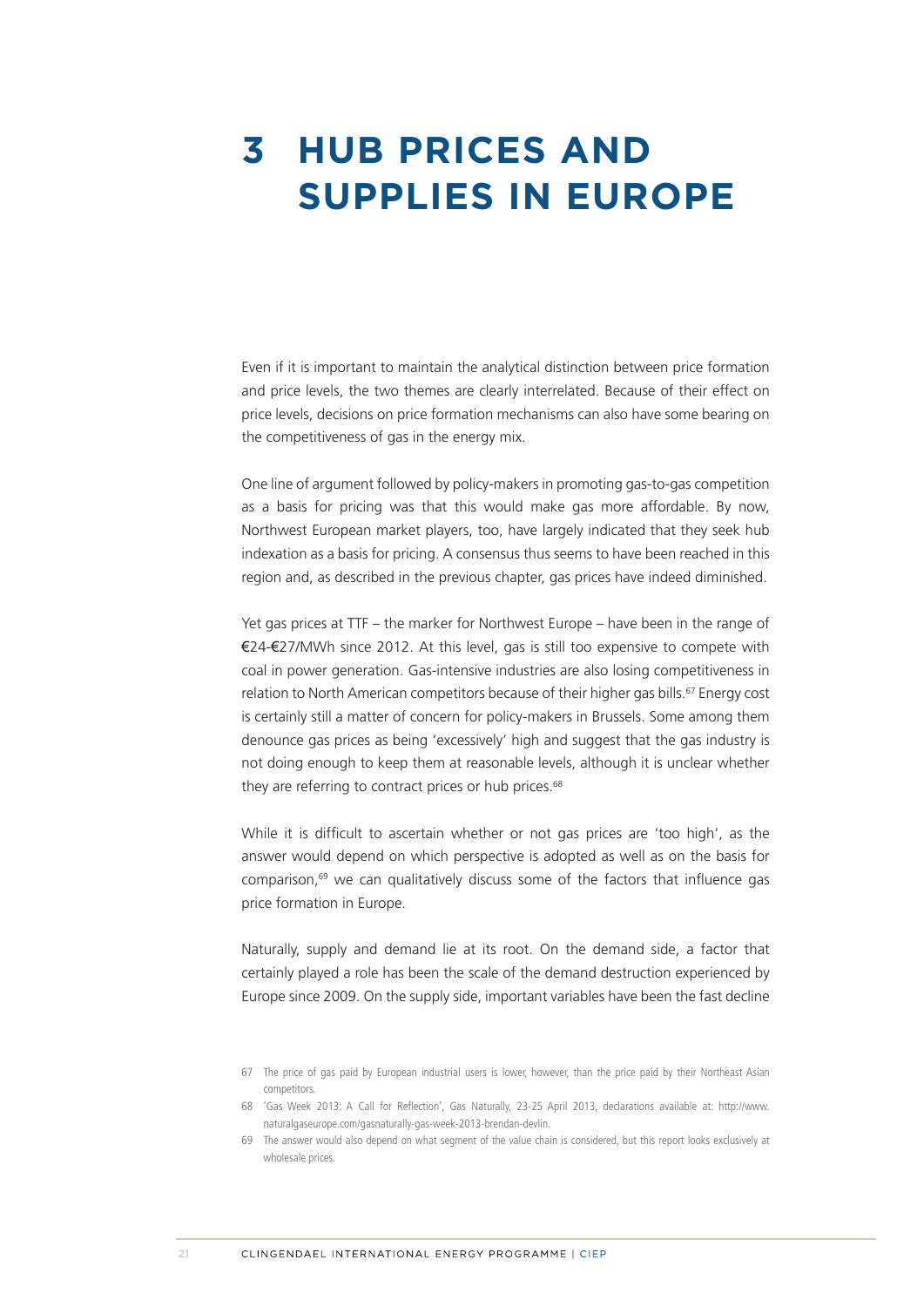<span id="page-18-0"></span>in European domestic production, outages in upstream and import infrastructure<sup>70</sup> and strong demand in Asia.<sup>71</sup>

Other elements affecting hub prices are the structure of the market – including aspects such as the number of supply sources and the prevailing contractual arrangements – and the volume of business at hubs, which is a related issue. In addition, a variety of short-term factors can influence hub prices, including storage levels.<sup>72</sup>

The following sections focus on the supply environment which, as we will discuss in §3.2, is a particularly important factor in hub price formation.

#### **3.1 CURRENT POSITIONING OF THE MAIN SUPPLIERS TO EUROPE**

In well-functioning hub-based markets like the United States, a large number of players participate in both gas supply and trading. At Northwest European hubs, liquidity and traded volumes have increased considerably in the past few years. Apart from the lower costs of gas production in the US, the main difference between the US and Europe is that while a myriad of small and medium-sized domestic producers contribute to hub trade in North America, the primary supply to Europe is still highly concentrated. It is therefore all the more relevant to understand how suppliers participate in hub trade in Europe and how this relates to their long-term views and strategies.

*Dutch* and *Norwegian* producers have largely introduced hub indexation in their contracts, fulfilling the preference expressed by the buyers.73 This certainly helped them maintain their production levels and sales in a time of declining demand. The active participation in gas trading by Norwegian producers and by Gasterra at TTF gave substantial impetus to the emergence of robust hub-based price benchmarks in Northwest Europe.

In spite of its rejection of full hub indexation in long-term contracts, *Gazprom* is also an active player at European hubs, notably in the UK.<sup>74</sup> Some of Gazprom's hub activities may be dictated by long-term objectives. Gazprom´s efforts to integrate down the value chain, which include the establishment of trading divisions in Western

70 Especially frequent outages in the Langeled pipeline, which resulted in NBP price spikes.

<sup>71</sup> Resulting in there being less supply available for Europe.

<sup>72</sup> For the role of storage, cfr. Medium-Term Gas Market Report 2014, IEA. Storage mainly plays a role in price changes within the year. When it has an impact on year-on-year price evolutions, its finite nature entails that this impact will not be a long-term one.

<sup>73</sup> Brown, M., 'UK's Record Norway Gas Need Spells Price Jumps: Energy Markets', Bloomberg, 8 March 2013.

<sup>74</sup> Powell, W., 'Statoil Ditches the Theory, Beating Gazprom in Practice', 18 February 2013.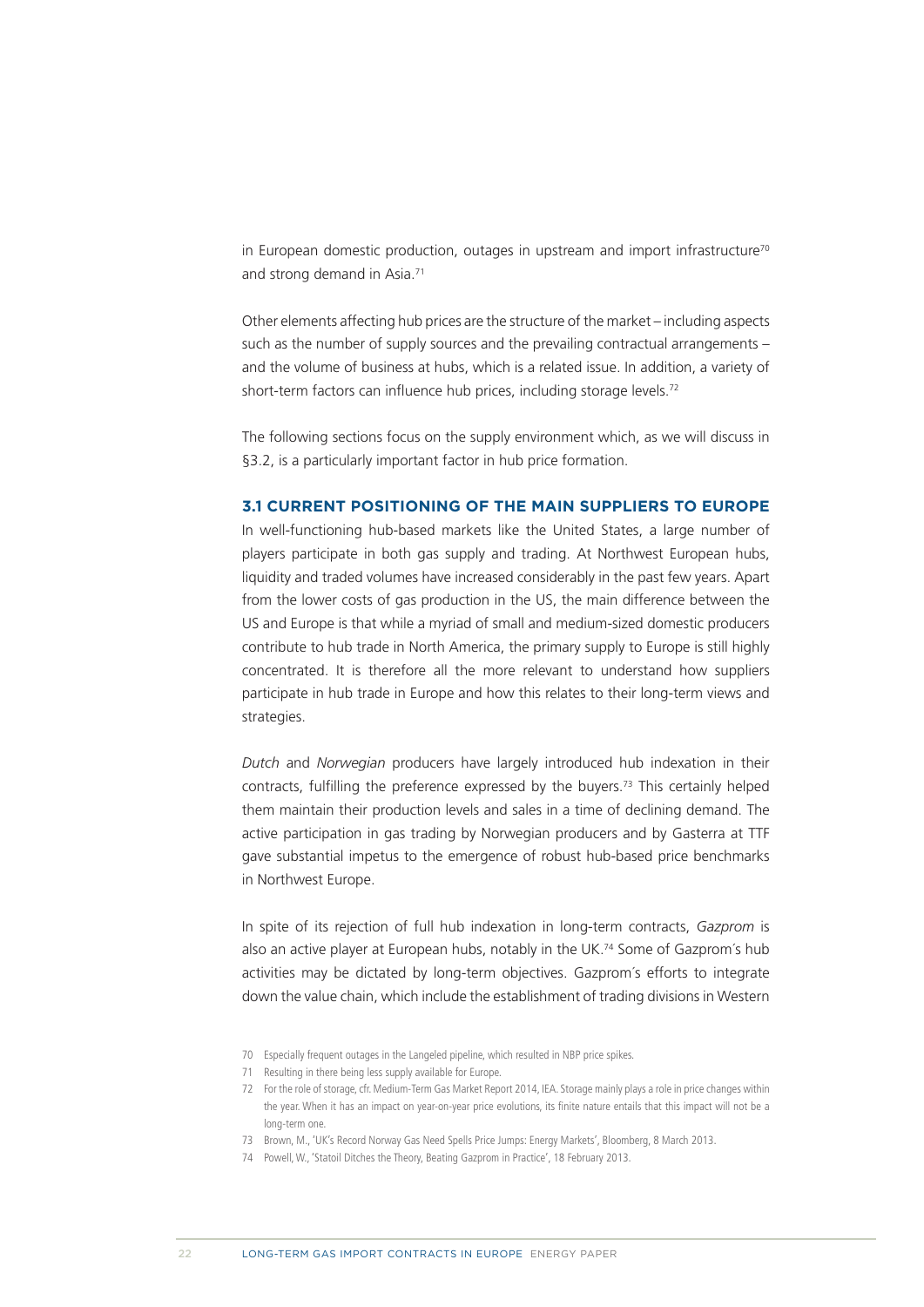Europe, possibly underscore the company´s aim to develop the expertise that would allow it to sell gas directly in the market.<sup>75</sup> Short-term gas sales over hubs are not yet a core business for Gazprom, which still widely supplies its gas under long-term contracts to European wholesalers that, in turn, market it downstream. However, it can be argued that if Gazprom gains further direct access to the market, its need for long-term contracts and wholesale buyers will be reduced. Given the volumes it supplies to Europe, Gazprom would likely be the most influential hub player if longterm contracts were terminated and 100% of its gas were traded on hubs.

*Qatar* holds the position that prices in its firm, long-term LNG supply contracts should be based on oil indexation. However, it appears to accept hub-linked prices for shortterm supplies and 'flexible' long-term contracts (see also §3.2). The country stands out as the largest provider of spot and short-term LNG volumes to Europe<sup>76</sup>. Given the weakness of Europe's netbacks relative to those of Asia, the fact that Qatar continues to supply European spot market seems counterintuitive. However, we have to take into account the fact that Asia is far from being a fully traded market. Hence, Qatar sends its 'surplus' LNG to Europe once Asian demand is satisfied, as Europe is the best fall-back destination. Considerations such as sunk costs from acquired regasification capacity in Europe, notably in the UK, also play a role in Qatar's choice of markets – together with other secondary factors. Finally, 'put-option' clauses exist in contracts with Europe and North America, which allow Qatar to direct supplies at its own discretion. In any case, Qatar's main focus is on the Asian market and its spot and short-term supplies to Europe constitute only a small part of its LNG production.

*Algeria* is not a major hub player, and its downstream presence in Europe is scarce. Sonatrach is a hard-liner in defending oil indexation and proposed coordinated action to its partners in the Gas Exporting Countries Forum (GECF), though with no results.<sup>77</sup> Since Southern European hubs are less developed than hubs in Northwest Europe, Sonatrach has so far been able to resist the introduction of hub indexation. Unable to export significant incremental volumes and aware that it will lose market share in future, Algeria is likely to hold on to its position of defending oil indexation in longterm contracts.

<sup>75</sup> Gazprom Export website, see: <http://www.gazpromexport.ru/en/strategy/consumers/>.

<sup>76</sup> Based on GIIGNL data.

<sup>77</sup> Daya, A., B. Farey, 'Algeria Urges Gas Exporters to Curb Output, Stem Price Decline', Bloomberg, 17 March 2010.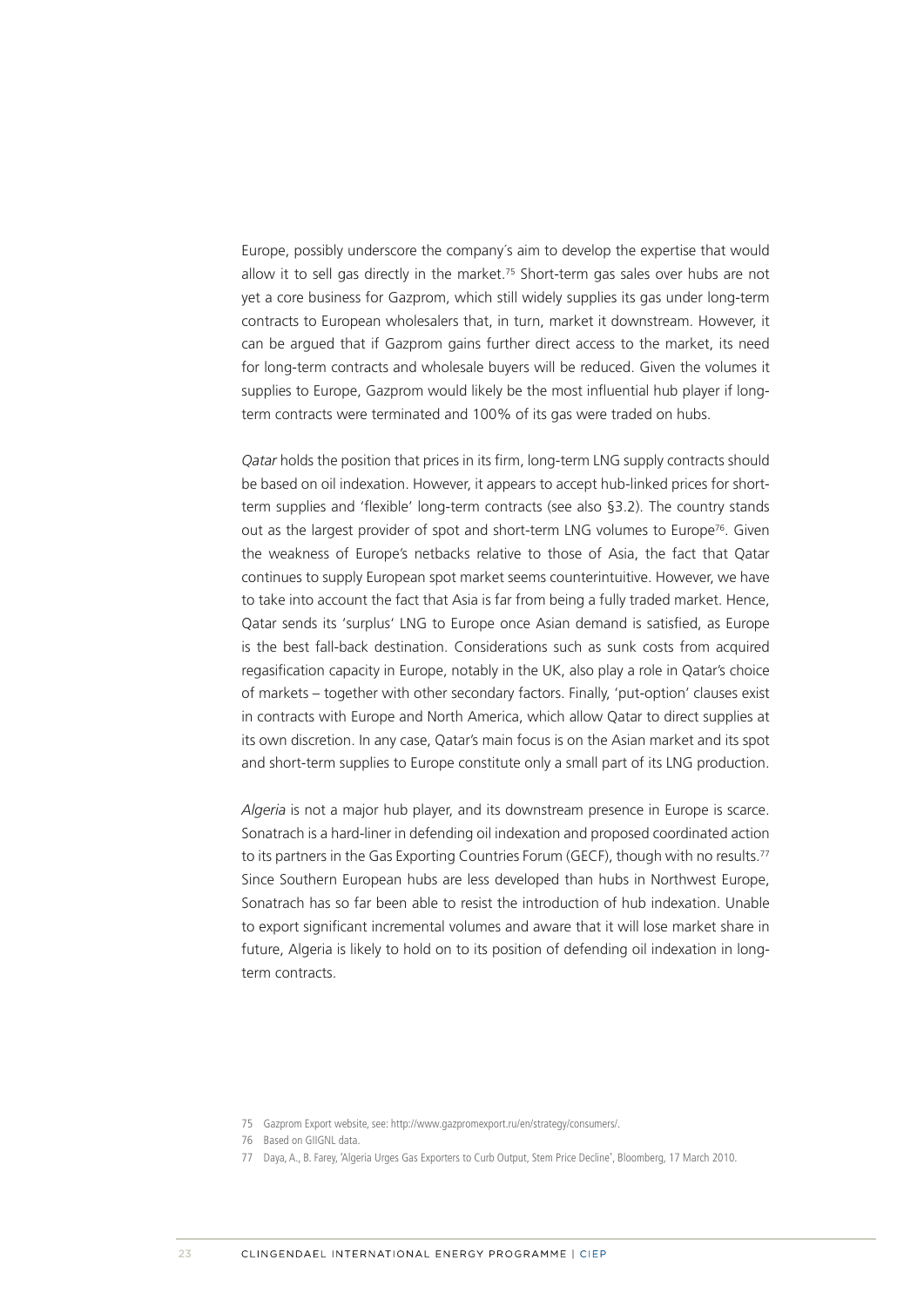#### <span id="page-20-0"></span>**3.2 THE INFLUENCE OF FLEXIBLE SUPPLIES ON PRICES**

As a general rule, supply and demand are the basic drivers of hub price setting, but in order to understand hub price formation in Northwest Europe it is necessary to look specifically at flexible supply. In fact, inflexible supply is by definition insensitive to price, and gas demand is inelastic in the short term. On the other hand, flexible supplies adjust to price movements and, in doing so, influence price levels. First of all, it is possible to distinguish two broad categories of flexible supply: 'divertible' supplies – notably LNG – which will be taken to a market of choice on a global basis, and supplies with 'volume flexibility' – notably pipeline gas – which may or may not be produced.

More specifically, Europe relies on four types of flexible supplies:<sup>78</sup>

- *• Uncontracted pipeline supply*. Norway and the Netherlands are already important suppliers of uncontracted pipeline gas, offering part of their production as spot sales. Within the limits of its production capacity, Russia may also be in a position to export more gas than the gas it supplies under its long-term contracts, in view of its spare transportation capacity.
- *• Uncontracted LNG*. Spot cargoes that can be freely traded worldwide will be sold to Europe if European hub price levels generate a more rewarding netback than alternative options (or in the absence of alternatives), although strategic considerations and portfolio dynamics may also influence the decisions.79
- *Divertible LNG*. Some contracts allow sellers<sup>80</sup> to divert LNG contracted to Europe, often under long-term arrangements, to more rewarding destinations, making it essentially subject to the same dynamics as uncontracted LNG. Provisions of this nature have become more common in recently signed contracts, and the 14-MTPA Qatar LNG supply line to the UK can also be considered to fall in this category. The main difference between divertible and uncontracted volumes is that the former have contractual access to LNG terminals.

These first three types of supply are flexible at the sellers' discretion. If sellers, on their own accord, bring uncontracted pipeline gas and LNG to the European market, they must accept the prevailing hub price, which makes them 'price-takers'. Nevertheless, on the whole, they will influence hub price levels in the process. It is important to observe that the availability of these volumes for European buyers is not guaranteed. If buyers need additional gas from these sources on a flexible (short-term) basis, they must agree to a price that is sufficiently attractive to the sellers.

<sup>78</sup> 'A Framework for understanding Hub Pricing', Timera Energy, 2013.

<sup>79</sup> Ibid.

<sup>80</sup> In other (more rare) cases buyers also have the option to divert volumes.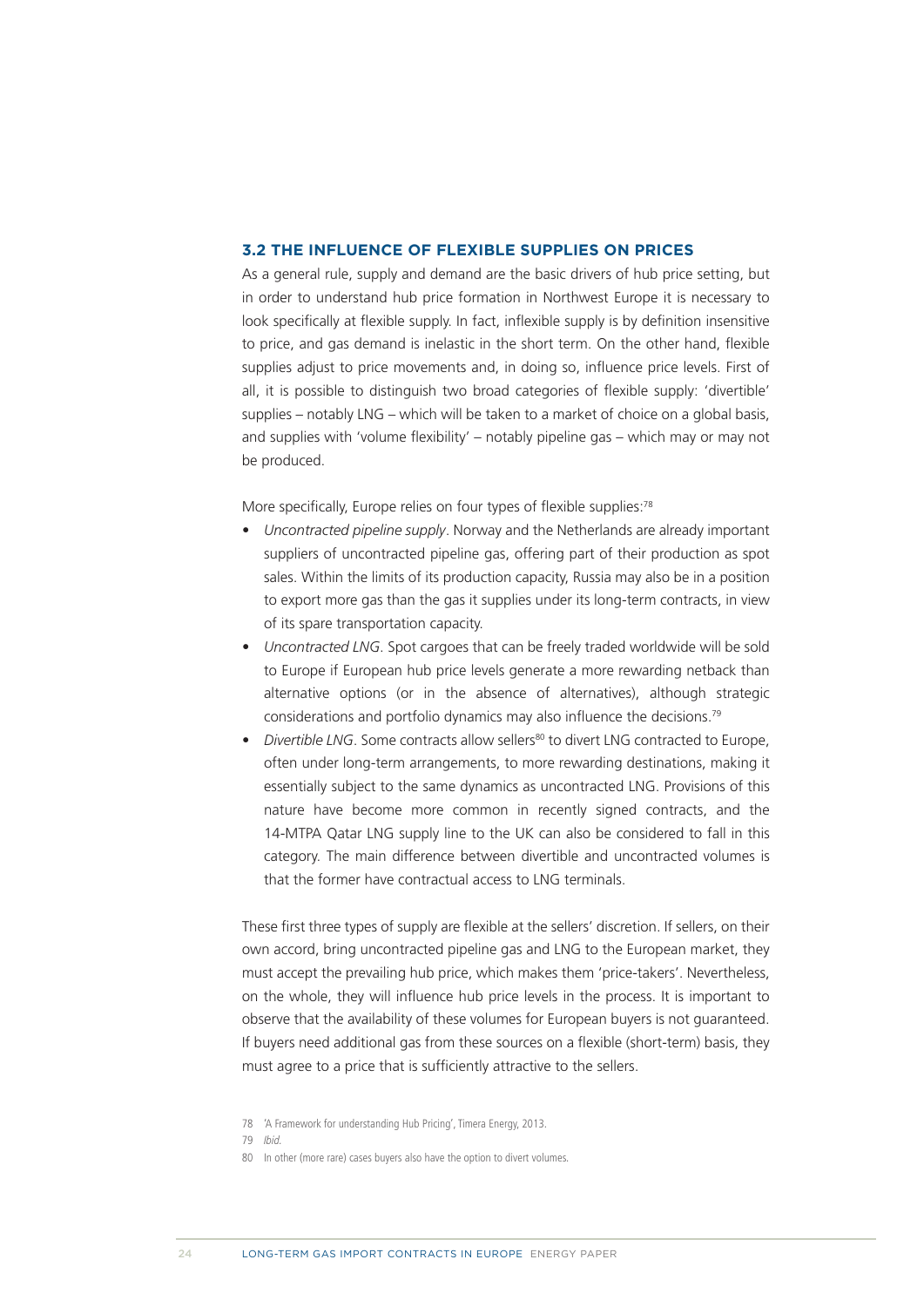The last category of flexible supplies, which differs considerably from the first three, comprises:

*• Flexible volumes in long-term pipeline contracts* (e.g. any volumes above the minimum take-or-pay threshold). While flexibility was primarily designed to provide buyers with seasonal flexibility, it also lends itself to discretionary uses. Notably, the buyer will seek to minimise offtake if hub prices are lower than contract prices and maximise offtake if hub prices are higher than contract prices.

Flexible volumes in long-term pipeline contracts are flexible at the buyers' discretion, meaning that a buyer has the right to call on these supplies if required for its portfolio optimisation and management. Considering the entirety of market players, this flexibility offers the opportunity to attune supply and demand.

#### **Hub price-setting dynamics in Northwest Europe**

With this framework in mind, it is possible to make some observations about recent hub price-setting dynamics in Northwest Europe.

As we have seen in Chapter 2, hub prices have become the benchmark for the Northwest European gas market over the past few years. We assume that during this period – after some initial reluctance on the part of the suppliers – almost all European production was eventually sold on a hub-price basis in Northwest Europe. The same holds true for uncontracted and divertible LNG volumes, which can thus be regarded as price-takers.<sup>81</sup> In the same period, volumes supplied under oil-linked long-term contracts – predominantly with Russia – were considerably more expensive.

In this price environment, buyers would have been purchasing Russian gas above minimum offtake obligations only to cover demand they were unable to meet with volumes available at hub-linked prices ('residual demand').

In a market in which almost all supplies except for Russian gas are priced on a hub basis, as is the case in Northwest Europe, the following two supply situations can arise:

- 1. If residual demand is lower than the volume of Russian gas that the buyers are contractually obliged to purchase, Russian gas has no influence over hub prices. The gap between contract prices and hub-linked prices remains, and buyers of Russian gas merely fulfil their minimum contractual obligations (though at a
- 81 For the purpose of our analysis, a price-taker is a supplier that sells gas to the market, accepting the price determined by the hub trade. This does not mean that price-taking volumes do not influence hub prices: for instance, a situation of oversupply from price-taking volumes may very well result in lower hub prices.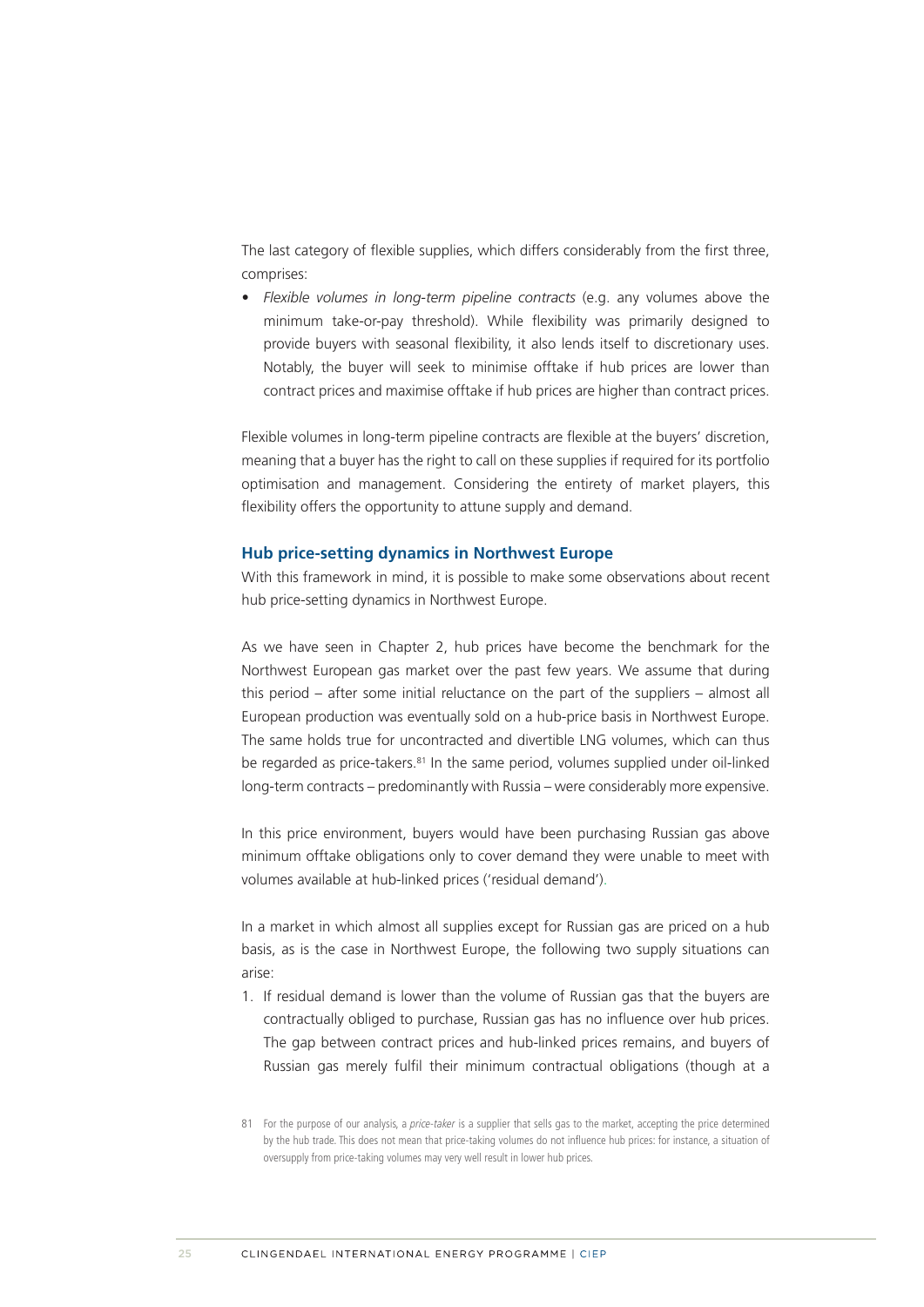higher cost). This situation is clearly unsustainable in the longer term, and there will be strong pressures to renegotiate contracts. Under these circumstances, the only supplies that are left to influence hub prices are 'price-taking' volumes, and notably LNG. In 2009, for instance, large volumes of LNG became available in Northwest Europe (§2): while individual cargoes were 'price-takers', their aggregate volume exerted a downward pressure on hub prices, thus having a 'price-setting' impact.<sup>82</sup>

2. When residual demand exceeds the volume of Russian gas that the buyers are contractually obliged to purchase, Russian gas sold under long-term contracts is the marginal supply in Northwest Europe. Because hub prices tend towards the marginal price, Russian volumes have a price-setting role under these circumstances.

It appears that the first situation has prevailed in recent years. In fact, the existence of a consistent gap between the price of Russian gas and hub prices has been the rule rather than the exception since 2009.

It is not entirely clear whether the second situation arose more recently, when Russian prices and hub-linked prices converged as a result of renegotiations and arbitrations. In combination with this convergence, Gazprom realised record sales in Northwest Europe in 2013. This suggests that residual demand then exceeded the MCQs in Russian contracts – or that make-up rights on earlier offtake deficits were expiring.<sup>83</sup> It is also not unthinkable that uncontracted Russian gas was placed in the Northwest European spot market in this period.

It seems safe to assume that the new price of Russian gas determined by the last round of renegotiations has not been set to remain at a lower level than hub-linked prices on an annual basis. Therefore, looking forward, it is likely that hub price setting will be subject to the same dynamics as in the two situations described above.

In the event of the first situation, a price gap would remain and buyers of Russian gas would continue to suffer financially. If the second situation were to arise, Russian contract prices would strongly influence hub prices, as economic theory suggests that market prices will gravitate towards the marginal cost of supply. In the course of a year, hub prices might occasionally move above Russian contract prices, giving buyers the opportunity to offtake the volumes they need, but on an annual basis Russian gas would be the marginal supply.

- 82 This analysis is also confirmed in the Medium Term Gas Market Report 2014, IEA.
- 83 Or, at least, parties with make-up rights had decided to reduce the overhang of take-or-pay volumes.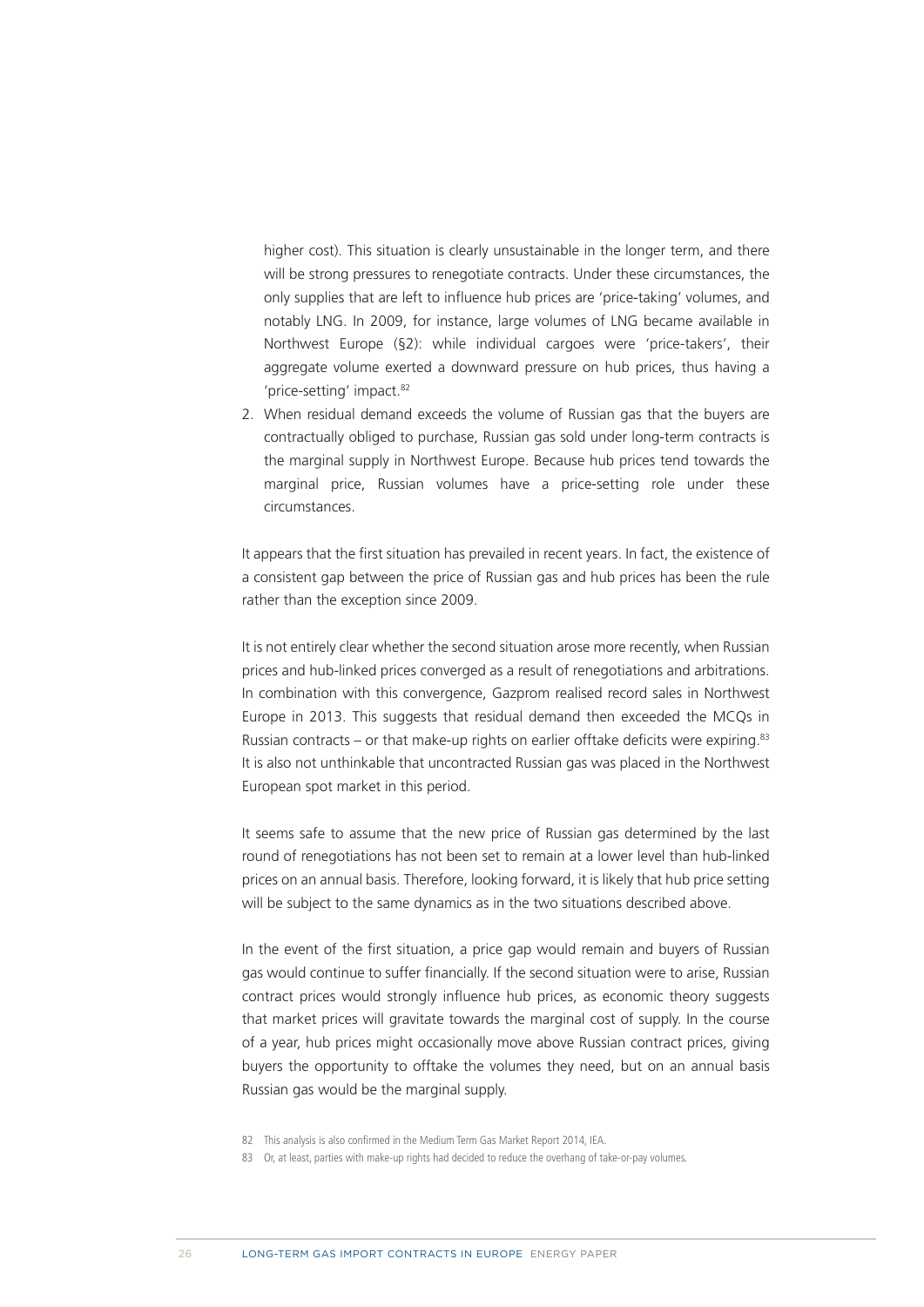As mentioned above, it is quite possible that larger volumes of Russian gas besides those supplied under long-term contracts will find their way into Northwest Europe. By doing so, Gazprom risks undermining the pricing structure it seeks to uphold under its long-term contracts. However, the additional cash flow deriving from the monetisation of its considerable spare production capacity<sup>84</sup> may be a sufficiently attractive prize to follow this course of action.

Only when Russian volumes are fully indexed to hub prices will the price-setting nature of Russian contracts disappear and will the decision of whether to purchase Russian gas be based purely on portfolio considerations.

<sup>84</sup> In 2013, Alexei Miller said that Gazprom has a production capacity of 617 billion cubic metres per year but produces less because demand is lower. See: [http://en.ria.ru/business/20140113/186486506/Gazprom-Says-Europe-Gas-Exports-Up-](http://en.ria.ru/business/20140113/186486506/Gazprom-Says-Europe-Gas-Exports-Up-16-in-2013.html)[16-in-2013.html.](http://en.ria.ru/business/20140113/186486506/Gazprom-Says-Europe-Gas-Exports-Up-16-in-2013.html)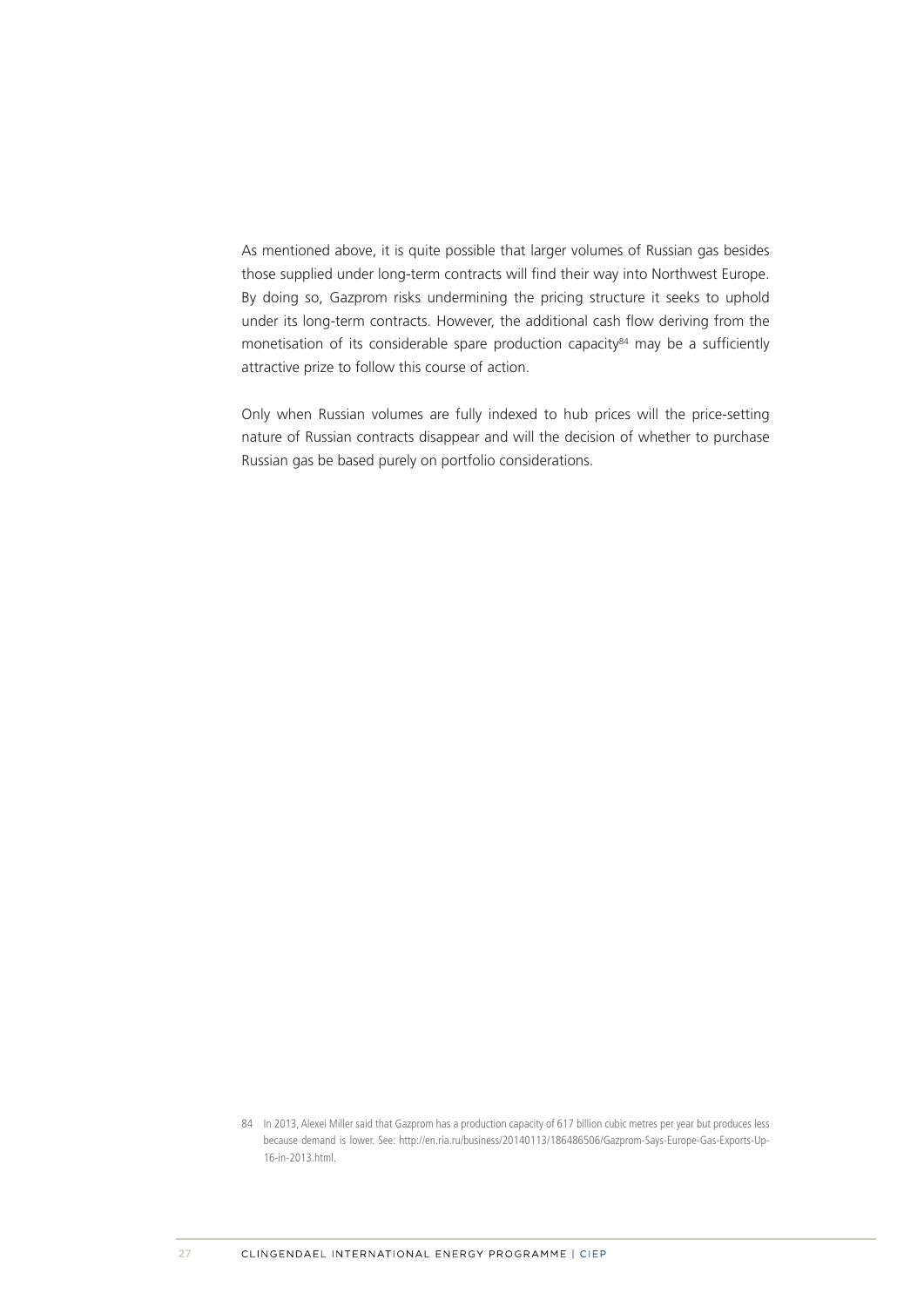### <span id="page-24-0"></span>**4 THE FUTURE OF GAS PRICES IN EUROPE**

In the previous chapters we described how evolutions in supply and demand have transformed the European market environment since 2008-2009, leading to an increase in gas volumes traded at hubs and a high share of hub indexation in international long-term contracts. In this final chapter, we delineate two normative scenarios up to 2025, with the aim of indicating under what circumstances European hub prices might rise or decline.

Future developments in European gas demand, and especially demand for nondomestic gas, play a key role in both scenarios. On the supply side, LNG is the only import source that can provide Europe with large additional volumes besides Russian gas, while also suiting Europe's diversification efforts. Prospects for future global LNG supply are thus another important variable to take into account. The following sections address these two elements in more detail, describing the general expectations and the range of uncertainties in their outlook.

#### **4.1 EXPECTATIONS FOR GAS DEMAND IN EUROPE**

For demand, we have compared twelve scenarios by four leading institutions:





85 Since the scenarios adopted different country samples and contained diverging data on 2010 demand levels, we harmonised them to the average 2010 demand (546 Bcm), deriving the curves through the CAGRs (Compound Annual Growth Rates). Since the scenarios did not present full data on all years, we derived missing data by assuming constant CAGRs over periods up to the first year with available data. For these reasons, the curves do not faithfully represent the volumes forecasted by any of the scenarios in a certain year.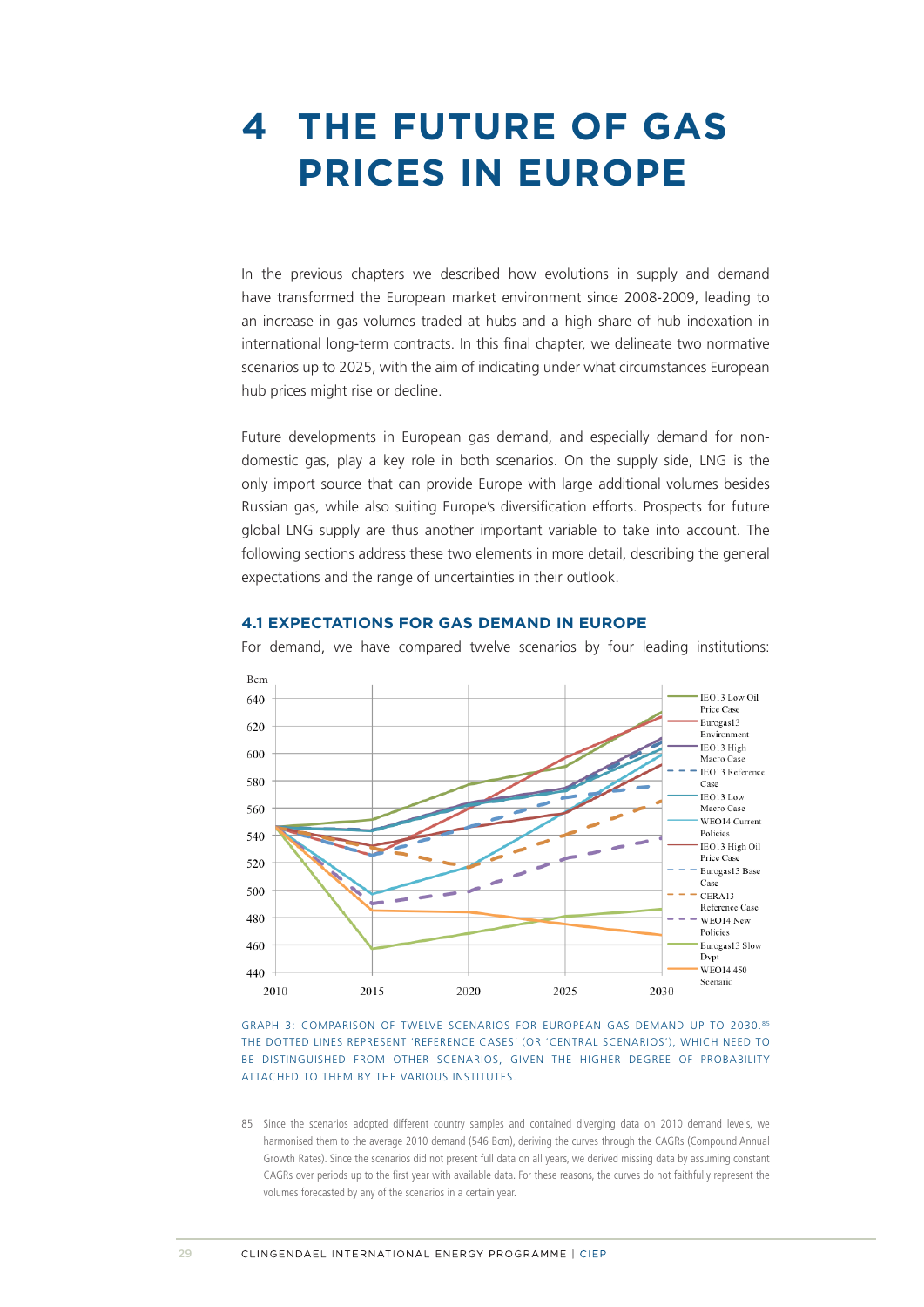According to most of the scenarios analysed, European gas demand in 2015 will still not have reached 2010 levels. Given the lack of a recovery as of December 2014, this is now a certainty. Some of the older scenarios in the sample have already been contradicted by facts<sup>86</sup>, and appear to greatly overestimate demand in 2015. The most recent scenarios, which are those provided by the World Energy Outlook 2014, capture more accurately the collapse in gas demand between 2010 and 2015. Since demand in 2010 was as high as in 2005, the last ten years can be regarded as a "lost decade" for gas in Europe.<sup>87</sup>

In ten of the twelve scenarios included in our sample, gas demand will grow after 2015, although there is no consensus as to whether demand will have fully recovered by the end of the decade. If we consider only the central scenarios, the Eurogas' *Base Case* points out that demand will return to 2010 levels around 2020, while EIA's *Reference Case* is even more optimistic, projecting parity in 2016-2017. Yet CERA's *Reference Case* and IEA's *New Policies*<sup>88</sup> present a much bleaker picture, with full recovery expected only after 2025 and 2030 respectively. Our comparison shows a clear upward trend between 2020 and 2030, with generally higher annual growth rates towards the end of the period.

With regard to use by sector, as noted by the IEA, power generation "holds the key for gas demand in Europe".<sup>89</sup> Variance among scenarios is mostly explained by different assumptions concerning the use of gas in electricity production. As a matter of fact, the projected gas demand in the power sector (Graph 4) largely mirrors the projections for total gas demand portrayed in the previous graph.



GRAPH 4: COMPARISON OF SEVEN SCENARIOS FOR EUROPEAN GAS DEMAND FOR POWER GENERATION UP TO 2030.90

- 88 WEO, 2014.
- 89 WEO, 2013.
- 90 Obtained with the same methodology as used in Graph 3 (above).

<sup>86</sup> Gas demand in the EU-28 has been flat in 2013 and, according to preliminary estimates by Eurogas, it will drop by 9% in 2014 compared with 2013.

<sup>87</sup> In the words of the IEA: [http://www.iea.org/newsroomandevents/news/2013/may/name,37375,en.html.](http://www.iea.org/newsroomandevents/news/2013/may/name,37375,en.html)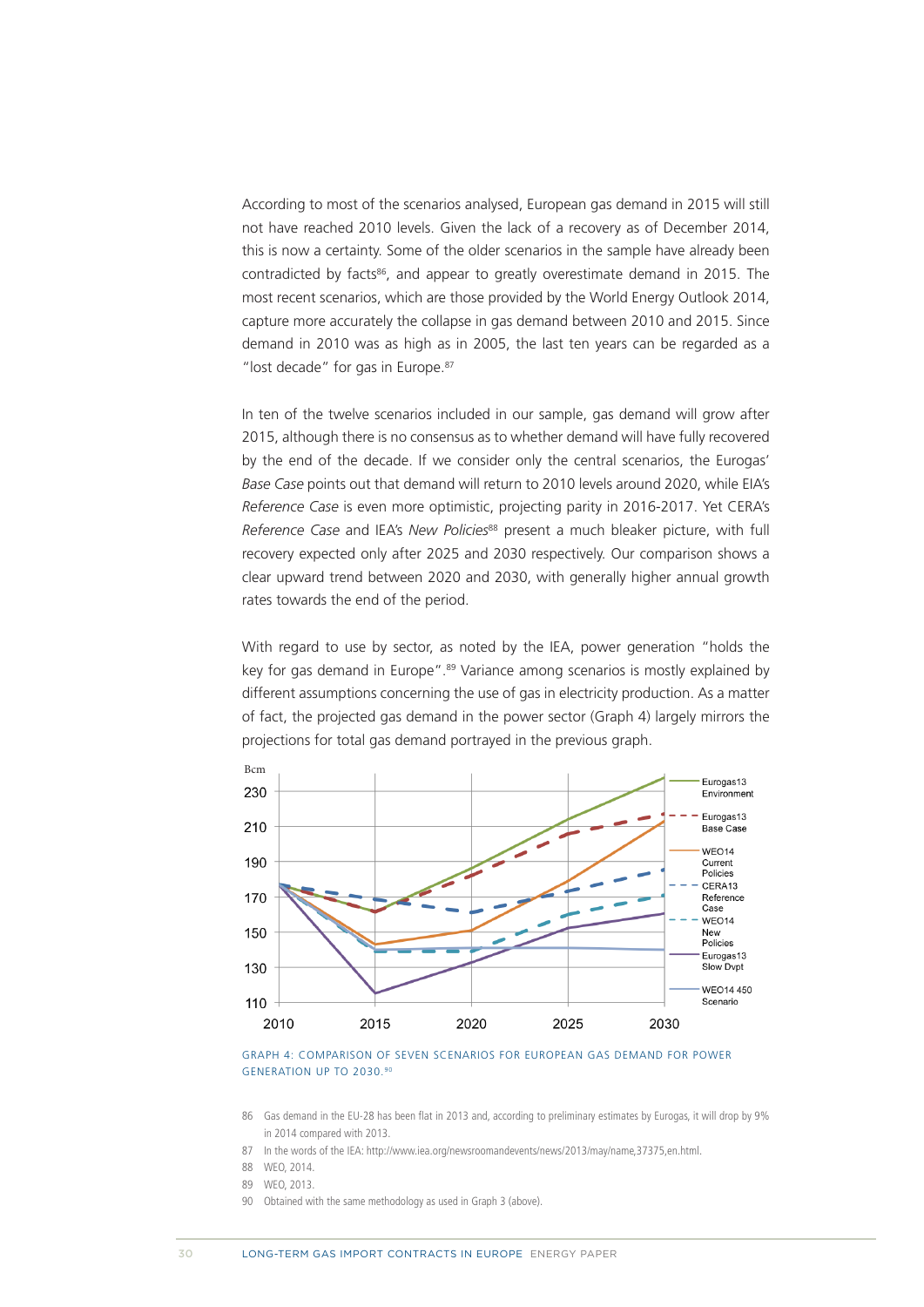<span id="page-26-0"></span>It is widely expected that demand for gas in power generation will be limited through 2020 by sluggish electricity demand, low coal prices and low CO<sub>2</sub> prices, compounded by the persistence of policies in favour of renewables. The graph suggests that according to the three Eurogas scenarios a recovery could take place as early as 2015. However, since annual data are derived by equally spreading the expected growth in demand over the period 2015-2025, it is also very possible that the demand expected by Eurogas in 2025 would be the result of growth that would take place only after 2020. In any case, we can conclude that except for the IEA's 450 Scenario, all scenarios expect growth starting in 2020 at the latest. The IEA points out that growth would mainly be attributable to higher electricity demand, the expected closure of some inefficient coal plants and the need for additional capacity to accommodate variable power generation from renewables.<sup>91</sup> Although it is difficult to clearly single out the effect of ETS developments on gas demand from the scenarios, it is likely that a hardening of the ETS, leading to higher CO<sub>2</sub> prices, would translate into higher gas demand.

Besides trends in power generation, the rising need for gas in transportation emerges as an additional engine for growth in gas demand in the 2020-2030 period.

Finally, by examining the underlying assumptions of the scenarios, it is clear that evolutions in gas demand also depend on anticipated economic growth.<sup>92</sup> Both the IEA and the EIA assume in all their scenarios that GDP growth will pick up speed after 2020,<sup>93</sup> which partly explains the acceleration in gas demand between 2020 and 2030.

#### **4.2 EXPECTATIONS FOR GLOBAL GAS SUPPLIES WITH A FOCUS ON LNG**

On the supply side, three widely shared expectations are that: a) Europe's longterm import needs will increase due to a decline in domestic production, according to a time frame and scale that will depend on future demand growth patterns; b) substantial supply potential is available outside Europe; and c) Europe has adequate pipeline and LNG import capacity. The important question is how much Europe will have to pay to gain access to new supplies. Developments in the global LNG market may play a key role in this respect.

There are abundant gas resources worldwide that could feed the currently planned LNG projects, which would result in staggering total capacity additions of over

<sup>91</sup> WEO 2013.

<sup>92</sup> The underlying assumptions are made available on the websites of the various institutes that developed these scenarios.

<sup>93 +1.9%,</sup> up from  $+1.7$ % and  $+1.5$ %, respectively.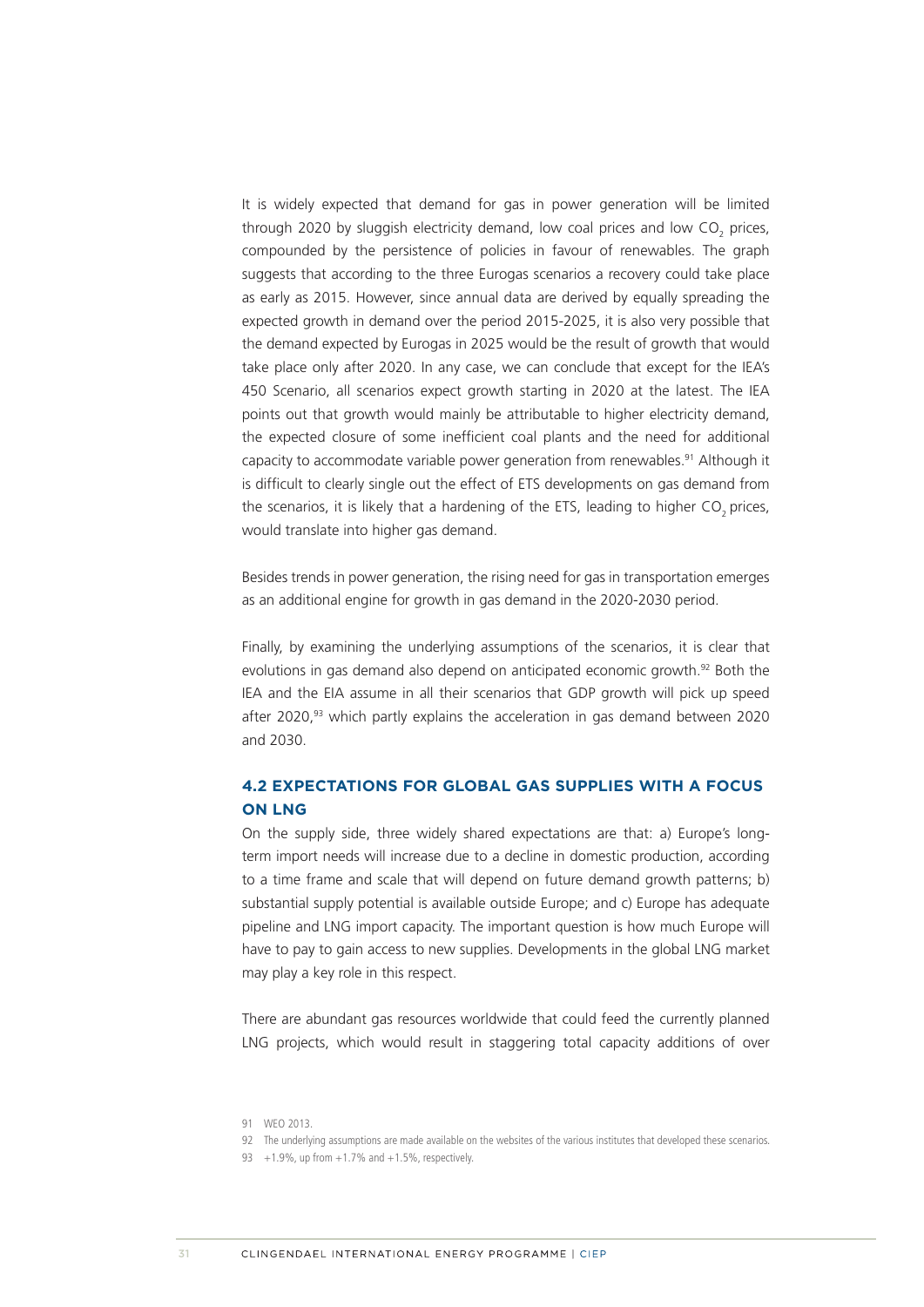620 Bcm.94 However, it is widely expected that only a small share of these projects will eventually see the light. Already, several Australian projects are facing cost overruns and delays,<sup>95</sup> which led to the postponement of FIDs on new greenfield projects. Canadian and East African projects may face similar challenges. Intensified competition towards the end of the decade would further complicate the outlook for new LNG projects.

Considering only LNG plants under construction, the largest capacity additions will originate from Australian projects (85 Bcm). Other projects that have taken FIDs are Sabine Pass and Cameron in the United States (with a total capacity of 48 Bcm)<sup>96</sup> and Vladivostok and Yamal in Russia (with a total capacity of approximately 43 Bcm). Besides Sabine Pass and Cameron, four other US LNG projects received DOE authorisations for non-FTA exports. Among these, FIDs on Freeport and Cove Point (with a total capacity of 26 Bcm $^{97}$ ) are expected very soon. Altogether, it is quite plausible that 70-80 Bcm of US LNG will have entered the market by 2020.

Various trends could influence future LNG supply and pricing patterns. One crucial element is the growth in volumes of 'flexible' LNG, or LNG with destination flexibility. While most of today's LNG supply is locked in firm commitments, there are still relatively large uncommitted volumes. Counting both uncommitted and divertible supplies, Qatar disposes of 34 Bcm/y of flexible LNG. Among projects under construction, the IEA expects that LNG with no firm contract will be 29 Bcm/y around 2018, rising to 58 Bcm/y if portfolio supply is taken into account.<sup>98</sup>

The bulk of new flexible LNG will originate from projects in the United States, which all offer FOB destination-free volumes. A substantial share of the capacity in American projects is owned by Asian buyers, which have probably earmarked gas for their own markets. However, more than 40% of that capacity is held by portfolio players, which will ship LNG to the destination that offers the best netback.

An important question in connection with scenarios for the European market is how much of the new supplies Asia will be able to absorb. Given that Europe enjoys redundant regasification capacity, surplus LNG could conveniently find its way to the European market in the event of oversupply of LNG to Asia.

- 94 CIEP analysis based on Clarkson, Woodmac, IGU, GIIGNL, and various project and company websites.
- 95 Including higher costs due to strict environmental regulations, the appreciation of the Australian dollar, labor scarcity, rising raw materials costs and difficulties in negotiating prices with Asian buyers.
- 96 Sabine Pass has a capacity of 30.6 Bcm, and Cameron has a capacity of 17.4 Bcm.
- 97 Freeport has a capacity of 18.3 Bcm, and Cove Point has a capacity of 7.9 Bcm.
- 98 CIEP analysis based on Clarkson, Woodmac, IGU, GIIGNL, and various project and company websites.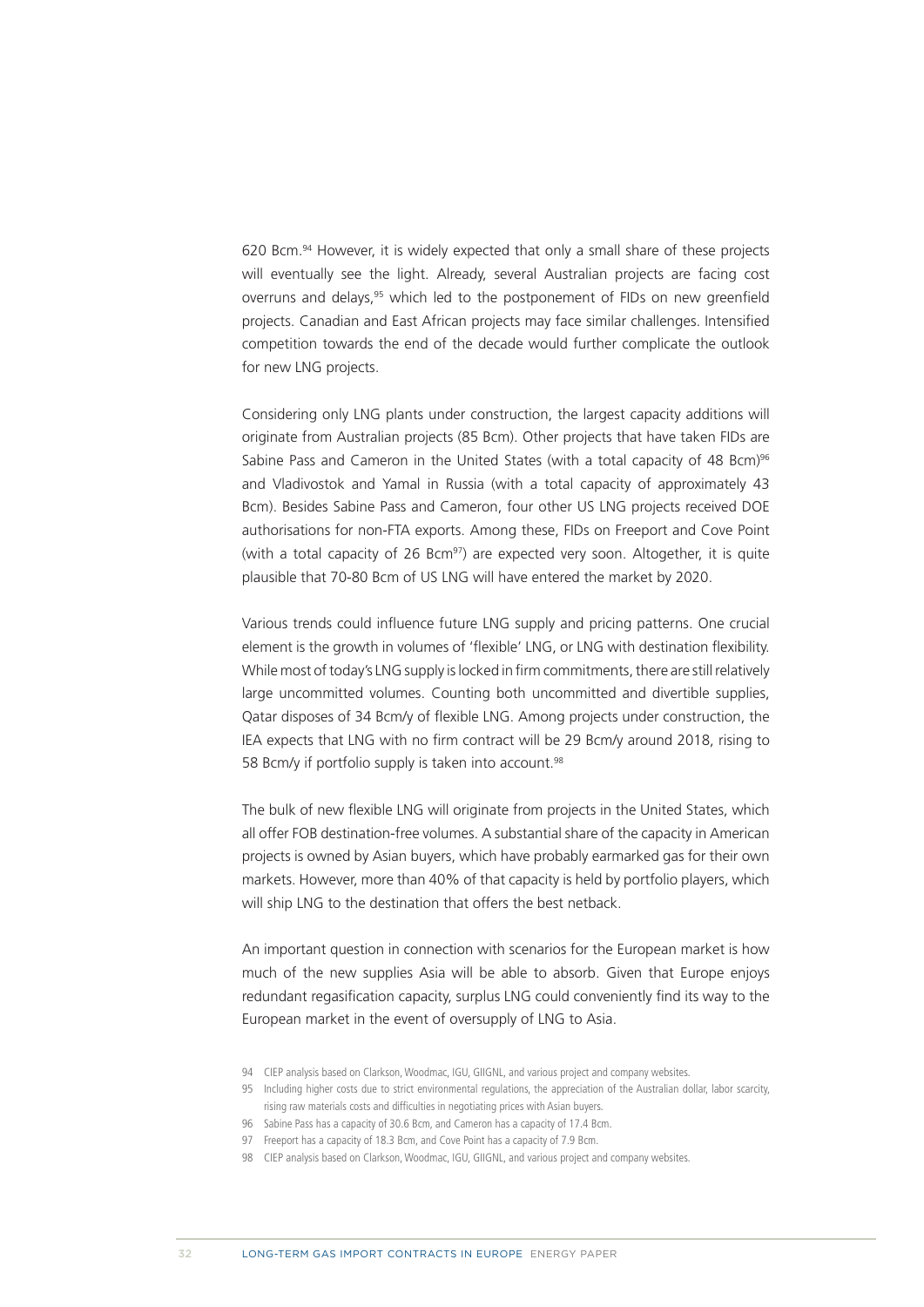<span id="page-28-0"></span>The attention is indeed mainly focussed on prospects for LNG from the US, given its abovementioned destination flexibility and the brownfield nature of the projects. Under the current circumstances, LNG exporters are primarily interested in serving the Asian market, where sales margins are more attractive. The mere prospect of American LNG imports appears to have conferred bargaining power to Asia, where buyers have already obtained better terms without one drop of American LNG being exported. American LNG could, however, also find its way to Europe, to an extent that will largely depend on future demand in Asia, the volume and the pace of development of new US LNG, and the impact of these competitive supplies on prices in the region.

Prospective LNG producers outside the US also appear to be more open to alternative pricing mechanisms. For instance, Anadarko and Novatek have declared their willingness to consider adopting hybrid formulae with the inclusion of partial hub indexation for their sales from Mozambique and Yamal. In addition, various suppliers have signed Henry Hub-indexed contracts with Asian buyers.

#### **4.3 SCENARIO 1: LOWER PRICES**

- $\checkmark$  Low gas demand in Europe
- $\checkmark$  Global surplus of LNG
- $\checkmark$  Russia fights market share erosion

Low-demand scenarios in Europe hinge primarily on a lack of growth in gas consumption in the power sector, inhibited by continuing competition from coal and renewable energy sources. In this scenario, GDP growth remains weak over the next ten years and the ETS continues to set low CO<sub>2</sub> prices. On the supply side, a lowprice scenario rests on a worldwide surplus of LNG in the next decade, due to a rapid development of new US LNG production on top of additional volumes from other parts of the world, namely Australia and possibly Canada, East Africa, Qatar and Russia.

In this scenario, the Asian market is unable to absorb all the new LNG volumes coming onstream. This is mainly the result of sluggish LNG demand growth in Asia, owing especially to: a) a weaker economic growth; b) fast decisions on nuclear restarts in Japan and South Korea; and c) a rapid development of shale gas resources in China. This situation leads to a decline in prices in Asia, due to intensified competition and new pricing regimes. Given the limited capacity flexibility of the Asian market, LNG surpluses are routed to other markets, including Europe.

Under these circumstances, additional LNG imports in Europe displace some pipeline supplies, meaning Russian hybrid-priced gas in the first place. In order to prevent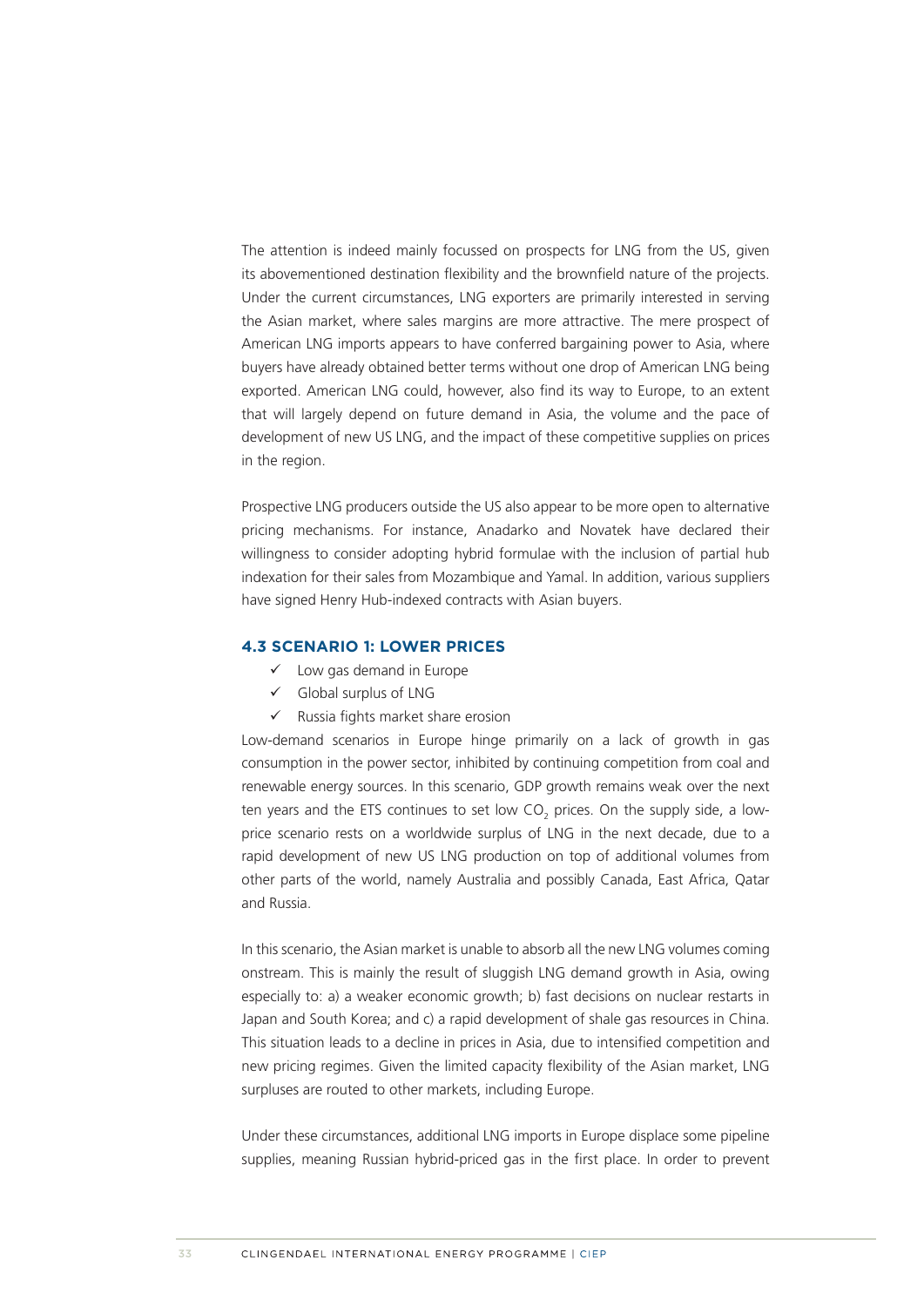<span id="page-29-0"></span>a further erosion of its market share, Russia accepts the introduction of full hub indexation in its long-term contracts and places additional gas in the European market. This entails a cessation of the current upward effect of Russian pricing on European hub prices. Combined with the surplus LNG on offer, this exerts a downward pressure on European gas prices.

A scenario in which prices are subject to some downward pressure is at least plausible. Yet a scenario in which prices stabilise at a much lower level than today (<\$8/MMBtu) seems unsustainable in the long run. Gazprom's ability to accept lower gas prices ultimately depends on the unit cost of new production in Russia, which probably cannot afford a much lower gas price for a prolonged period of time. Even for US LNG volumes, which are commonly regarded as the most competitive, the break-even price for sales to Europe is at least close to \$9/MMBtu.<sup>99</sup> Therefore, when existing surpluses are exhausted and investments for new supplies are needed, the high unit cost of new production of Russian gas (and of a number of new LNG projects) – coupled with transportation costs – will require higher prices for suppliers to realise a margin.

#### **4.4 SCENARIO 2: HIGHER PRICES**

- $\checkmark$  High gas demand in Europe
- $\checkmark$  Growth in Asian demand absorbs new LNG supplies
- $\checkmark$  Cost overruns and delay hit LNG projects

Demand in this scenario follows the high end of projections on gas demand in Europe (§4.1). Higher GDP growth, a success of gas in transportation, and particularly the implementation of strict environmental policies driving coal out of power generation are among the factors that lead to a strong growth in European demand. On the supply side, depletion caps at Groningen and a fast decline in other European gas production create strong demand for imports from outside Europe. Geopolitical tensions boost efforts to diversify the supply portfolio and seek larger LNG volumes.

In the global market, the delays and cost overruns that are hitting LNG projects worldwide – compounded by mounting disagreements on pricing terms between project developers and gas consumers – lead to the cancellation or the postponement of many of the proposed greenfield LNG schemes. Growing demand for gas in Asia absorbs most of the new LNG production. The US LNG supply overhang leads to an easing of Asian LNG prices, but these continue to support the costs of new supplies from the region.

<sup>99</sup> With Henry Hub prices at \$4/MMBtu, WoodMackenzie 2013.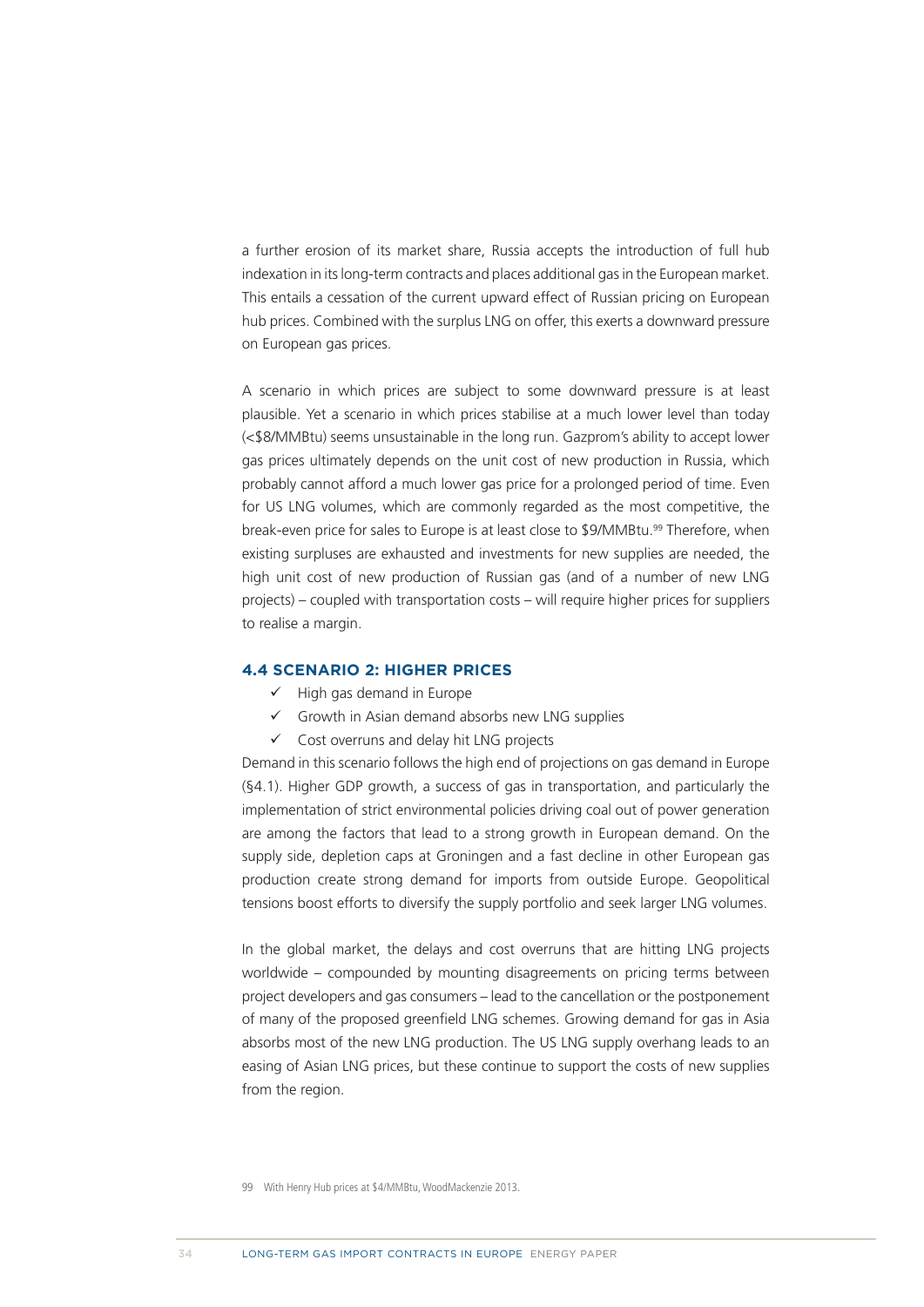Higher LNG demand in Europe could lead to higher prices for additional LNG imports, which in turn would set the European market price. In this scenario, Europe could acquire new supplies by:

- Allowing its prices to rise to a point where external suppliers become interested in delivering gas. This is not dissimilar from the US market before the development of shale gas: rising prices in the US offered producers the prospect of very high margins, for which they were prepared to run the risk of committing new LNG projects without offtake security. Long-term contracts are not required: high market prices, offering substantial rent to producers, will be sufficient. Under these circumstances, security of supply is based on prices.
- Signing long-term supply deals with LNG producers. This leads to the question of whether external suppliers would be willing to consider pricing mechanisms other than oil indexation. In a sellers' market, suppliers would have an edge in dictating price terms. While it could be argued that in a situation of high hub prices suppliers would also opt for hub indexation, the same producers could be negotiating traditional oil-linked contracts with Asian buyers. The possibility that Europe would opt for this avenue depends on the continued existence of large European resellers.

Many observers rule out the possibility that in a situation of soaring hub prices, oil indexation would be able to make a comeback in Northwest Europe.<sup>100</sup> As a matter of fact, the structure of the Northwest European market has radically changed in the last decade. In this market, end users have the choice of buying gas at hubs or from resellers, and the hub price has become a benchmark for the value of gas in the market. However, Europe will still largely depend on an oligopoly for its future gas supplies. Taking this into account, much will eventually depend on the marketing and sales strategies of non-European producers and LNG aggregators, as well as on which terms European buyers will accept entering into long-term contracts.

100 Interviews conducted by the author.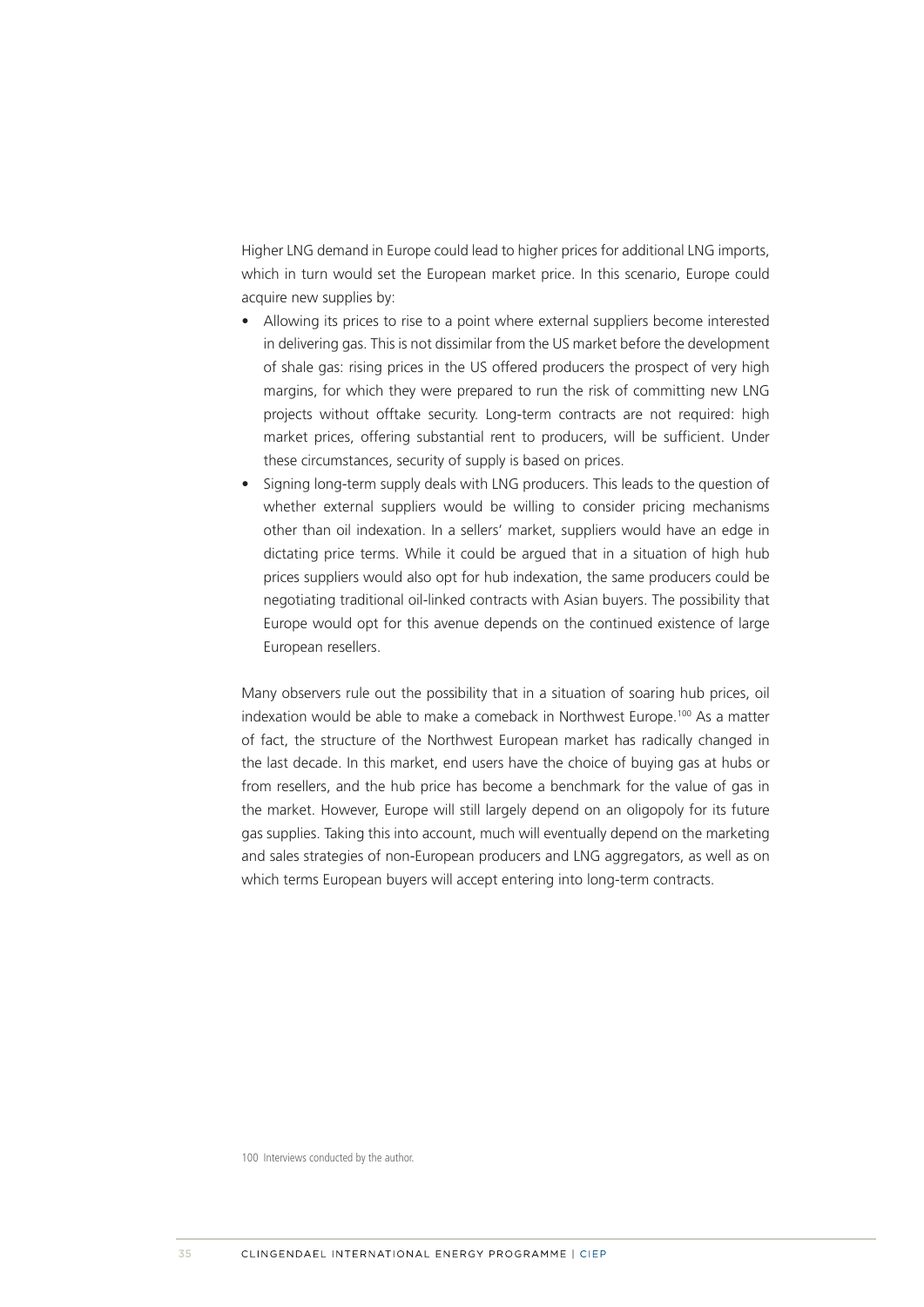### <span id="page-31-0"></span>**5 CONCLUSION**

The concurrence in 2008-2009 of the economic and financial crisis and the marketing of large volumes of uncommitted Qatari LNG led to a situation of ample supply availability which greatly accelerated the transition towards market-based gas pricing in Northwest Europe. This transition was already underway in 2008 when CIEP first published a study on the subject. Over the past six years, pricing mechanisms and other provisions of long-term import contracts in Europe have undergone substantial changes. These developments have shaken the pillars of the structure that has governed gas imports into Europe for decades, and their impact on the market has yet to be fully appreciated.

Northwest Europe has been the frontrunner in these changes, which are now gradually spreading to other regions. Traded and physically delivered volumes have grown at Northwest European hubs. Among these, NBP and TTF present the highest levels of liquidity and have become benchmarks for the value of gas in Northwest European markets. In this part of Europe, the transition is now 'accomplished' inasmuch as the price of gas in long-term contracts is essentially at the same level as the price at the hub. Pressures to further renegotiate long-term contracts have recently eased as a result. The structure of the Northwest European market has evolved so fundamentally that a return to full oil indexation in long-term import contracts is generally regarded as highly unlikely.

However, the situation is somewhat fluid because a solid and enduring link to hub prices is still not embedded in all contracts with non-European suppliers. Notably, Gazprom agreed to reduce the price of gas in long-term contracts until it approximated the price at the hub, but its official position is still one that supports oil indexation in long-term contracts. The recent round of renegotiations and arbitrations actually brought additional complexity and diversity to the scene of long-term import contracts. Now that the price gap between long-term contracts and hub supplies has narrowed, it is possible that a new set of discussions will be opened, especially on volume flexibility. In fact, Russia is now receiving approximately the same price as Norway for its gas supplies but is still offering flexibility – which Statoil clawed back when it granted full hub indexation in its long-term contracts.

Evolutions in pricing mechanisms may also influence the position of gas in the European energy mix. Developments in recent years have certainly led to a weakening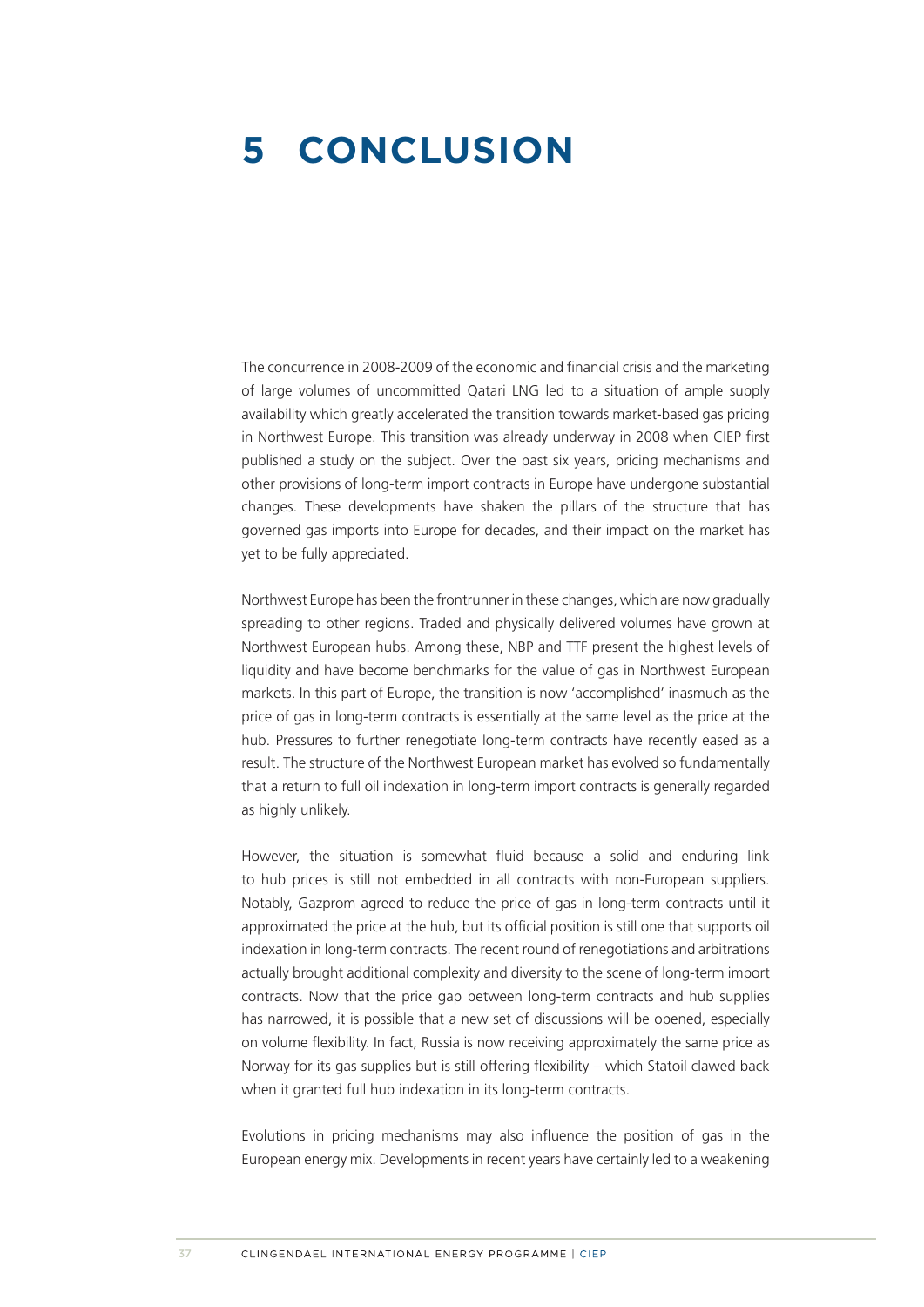of prices in Europe, but gas is still out of the market for power generation. The consideration that gas is still 'too expensive' for power generation despite substantial demand destruction since 2008 leads to the question of what drives hub price-setting dynamics in Northwest Europe.

While establishing why hub prices are at the level at which they are today remains very difficult, this study provides a discussion of the role of flexible supplies on hub price formation. Given the high concentration of supply sources to Europe, the positioning of suppliers at European hubs is certainly an important element. While the choice of European suppliers to actively trade at hubs greatly helped NBP and TTF prices to become robust benchmarks, the rationale of non-European participation in hub trade is more complex. Among other reasons, Russia is engaging in trading activities to acquire the capability to sell gas directly on the market in future, while probably being aware that direct sales to Europe may affect its long-term contract position and prices. On the other hand, Qatar is essentially using the European spot market as a fall-back option.

In describing the interplay between flexible supplies and hub price-setting dynamics in Northwest Europe, this study proposes that European production, as well as uncontracted and divertible LNG, are price-takers. A further assumption is that the price of Russian gas in long-term contracts is on average higher than the hub price, implying that buyers would purchase this volume only to cover residual demand. Being the marginal supply, Russian gas plays a fundamental price-setting role when residual demand is higher than the volume of Russian gas that the buyers are contractually obliged to purchase. On the other hand, when residual demand is lower than this amount, price-taking volumes collectively set the price, something which occurred in 2009 when large volumes of Qatari LNG started to flow to Europe.

Supply and demand indeed lie at the root of price formation. Considering general expectations about supply and demand in Europe, what can we expect in future? The study offers two descriptive, normative scenarios that discuss the factors that may lead to lower or higher prices in Europe.

A lower price scenario hinges on a global surplus of LNG, low gas demand in Europe (especially in the power sector) and Russia's willingness to fight market share erosion. While a lower price scenario is plausible, it is difficult to conceive of a scenario in which European gas prices would fall below \$8-9/MMBtu, given the expected high unit cost of new production. On the other hand, a higher price scenario rests mainly on continued high gas demand in Asia, growth in gas demand in Europe, and a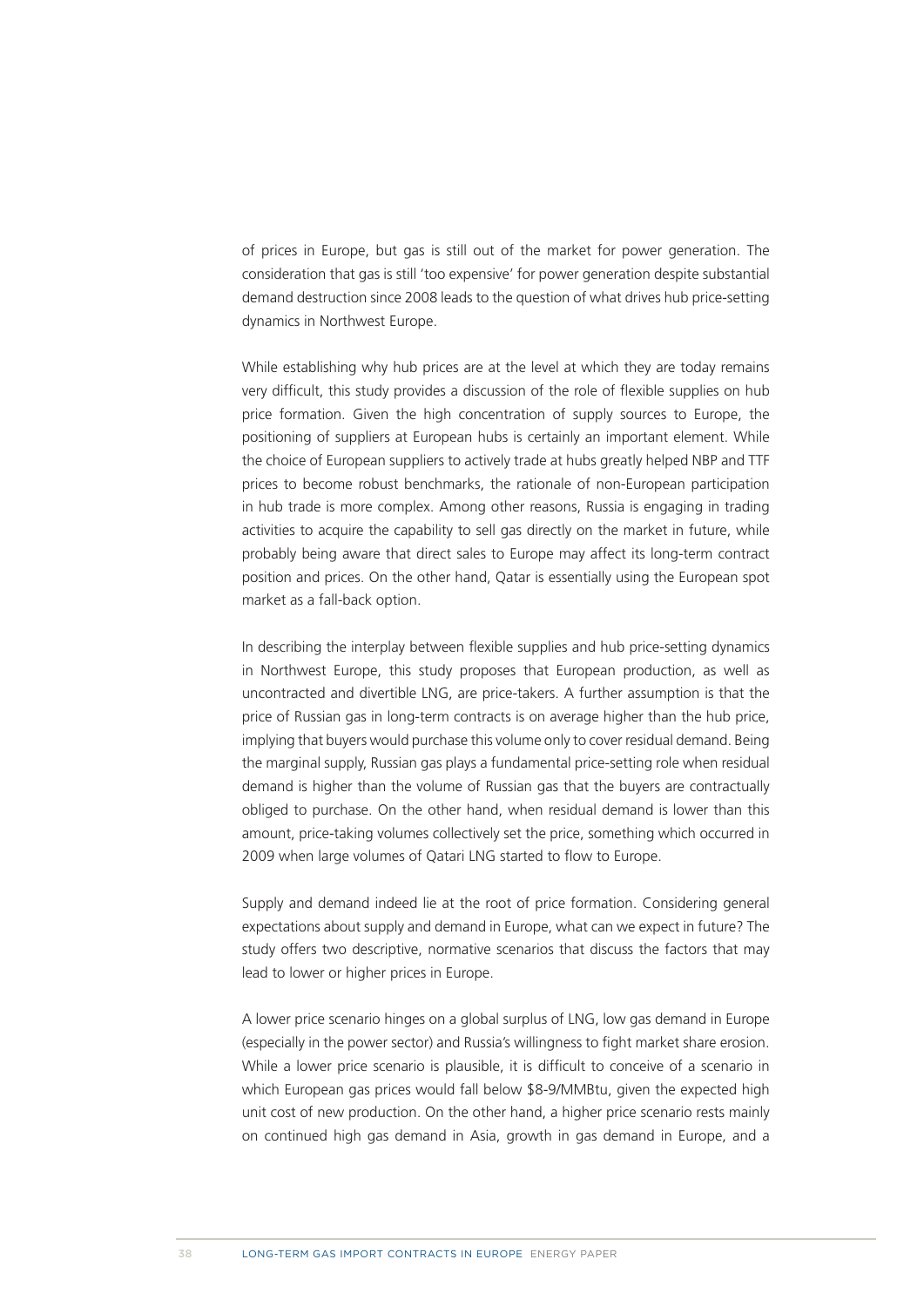cautious development of new LNG projects. In this scenario, Europe could seek new supplies by either letting hub prices rise to a level which would attract new volumes or by signing long-term contracts with suppliers. Whether or not most external suppliers would be willing to consider pricing mechanisms other than oil indexation remains an open question.